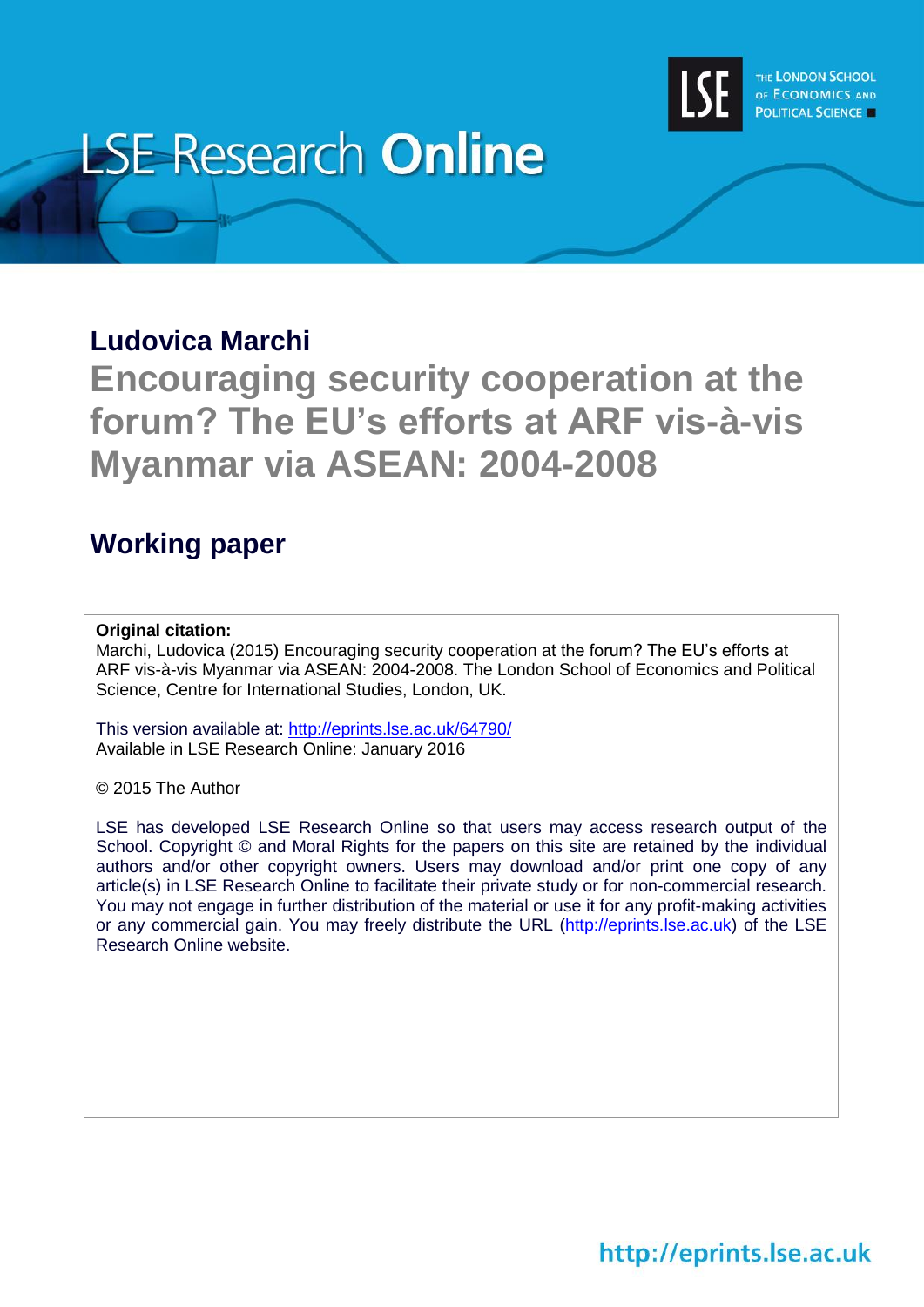# **Encouraging Security Cooperation at the Forum? The EU's Efforts at ARF** *vis-à-vis* **Myanmar** *via* **ASEAN: 2004-2008**

Korea University, Seoul, Korea 11 June 2015

Dr **Ludovica Marchi** (PhD) London School of Economics and Political Science [l.marchi@lse.ac.uk](mailto:l.marchi@lse.ac.uk) [lmb7979@gmail.com](mailto:lmb7979@gmail.com)

#### **Abstract**

This is an empirical investigation. At the beginning of 2014, for the first time, the European Union co-chaired meetings with Myanmar, which it hosted in Brussels within the ASEAN Regional Forum (ARF) of which Myanmar has been part since 2004. ARF is the 'only multilateral political and security dialogue forum in the Asia-Pacific where the EU has its own seat' (EEAS). For this reason and because the European Union is not a major actor in the region in terms of security affairs (Stumbaun 2014, 111), the EU holds a specific interest in ARF. At the meetings in Brussels, it was planned to discuss 'various aspects of security cooperation in Asia', including 'humanitarian assistance and disaster relief' (EIAS 2014). These, and other events, suggested that a Myanmar-EU security connection exists and motivated the interest in tracing the EU's efforts, in the ARF arena, to encouraging Myanmar to tie in with the security link. This paper, therefore, focuses on two research questions: *how has the European Union interacted with Myanmar via ASEAN, at the Forum, trying (directly or indirectly) to induce Myanmar's junta towards connecting with cooperation in the area of security, as opposed to its preferred 'non-interference policy*? Since the dialogue and many of the training activities in the ARF framework concerned crisis management and disaster relief capacity building, Cyclone Nargis, which hit Myanmar in 2008, is taken as a test case to explore whether Myanmar and ASEAN's reactions to the devastation caused certain processes to emerge which can be linked to the EU. The second question is: *as the EU sought to convince Myanmar to compromise and accept cooperation, has Myanmar hit by Cyclone Nargis caused some consequences on the EU and its security policy, and, if so, how?* Interpretations borrowed from March and Olsen (1995, 1998, 2004) and Checkel (1999, 2005) will contribute towards answering the two key questions. The EU's quest to encourage security cooperation is investigated in light of the ARF meetings that it co-chaired with ASEAN during 2004-2008. The first date is justified by Myanmar being admitted to ARF and the second by Cyclone Nargis afflicting Myanmar. Lacking access to the informal minutes of these meetings, interviews on motivation will serve to compensate for the limited sources which are the ARF co-chairs' summary reports. Official declarations by the Commission, the Council and the EU together with ASEAN will indicate the EU's 'intentional policies' at the Forum level. The investigation includes no specific focus on the Forum itself in terms of assessing its operation, on the domestic level of analysis, on the decision-making processes, nor on the participants in the ASEAN Regional Forum who were different from the ASEAN group, Myanmar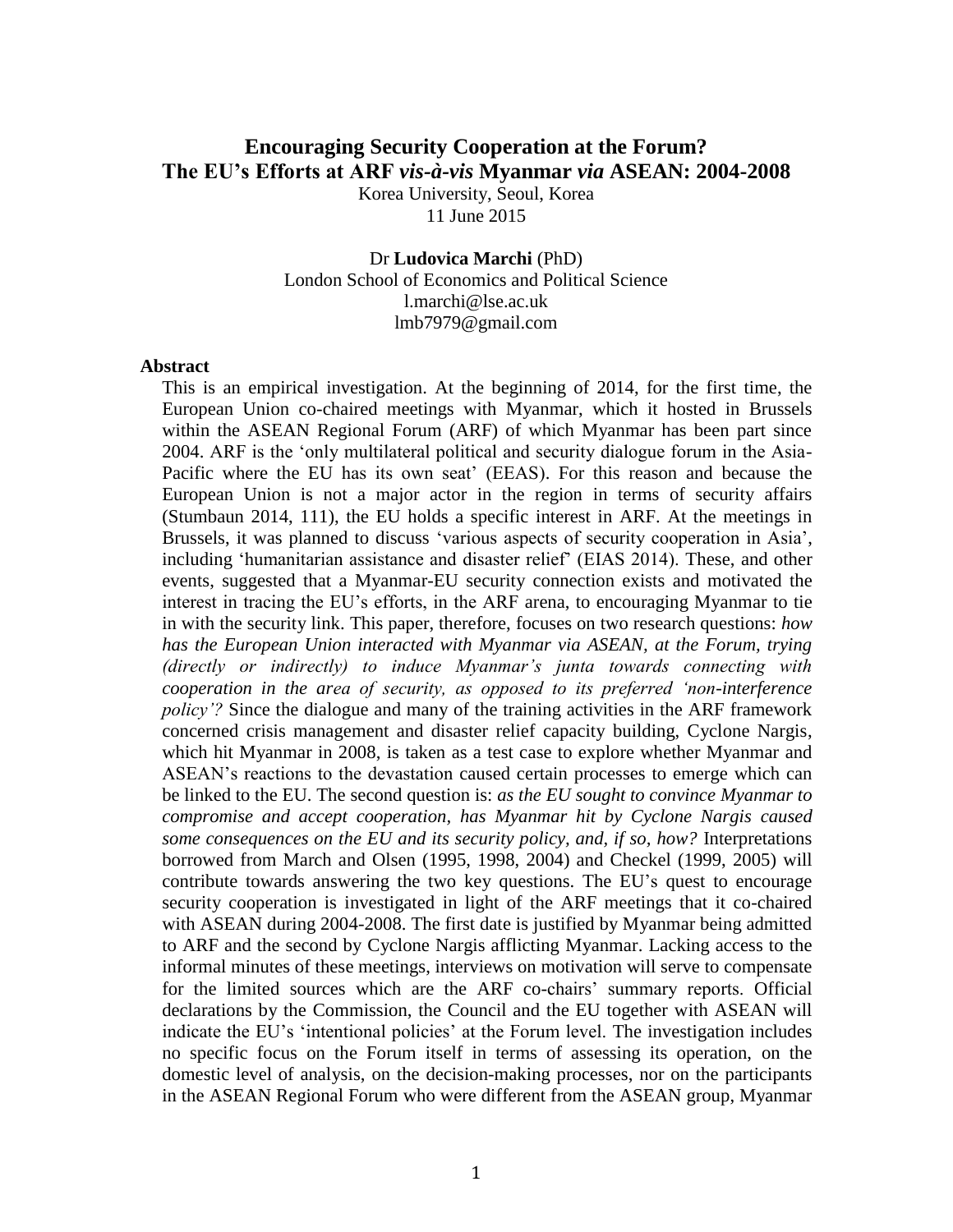and the EU. It offers no hint at other frameworks of security consultation in Asia in which the EU might be involved, and pays no attention either to whether Myanmar was somehow connected with cooperation in the area of security, or to the EU's efforts to encourage Myanmar to compromise, both up to the current position.

Key words: EU, security cooperation, ASEAN Regional Forum, ASEAN, Burma/Myanmar, foreign policy analysis

# **I Introduction**

At the beginning of 2014, for the first time, the European Union co-chaired meetings with Myanmar, which it hosted in Brussels within the ASEAN Regional Forum (ARF) of which Myanmar has been part since 2004, and the EU since 1994, when ARF has been established. The ASEAN Regional Forum is the platform which brings together nations across the Asia-Pacific region: the ten ASEAN countries and Australia, China, India, Japan, New Zealand, Russia, South Korea and the United States, plus the EU. The meetings in Brussels concerned Defence Officials' Dialogue (DOD) and Inter-sessional Support Group (ISG) on Confidence Building Measures (CBMs) and Preventive Diplomacy (PD). Various aspects related to security cooperation in Asia were planned to be discussed. These included 'counter-terrorism', 'organized crime', 'cyber security and non-proliferation', and, in particular, "humanitarian assistance and disaster relief" (EIAS 2014). The whole proved that Myanmar was cooperating with the EU in the field of security. Relatively recently (5 March 2013), Myanmar has stipulated an agreement with the EU, the 'EU-Myanmar Partnership'. In this document the EU pledged to work with Myanmar on specific issues concerning 'preparedness, response and resilience to emergencies', and intended to pursue this goal through 'building up a professional and effective response system' (p. 2). Also this agreement indicates that a Myanmar-EU security connection exists. In mid-2014, Myanmar's government accepted, by the EU, the funding of the Myanmar National Crisis Management Centre, which has been established in Nay Pyi Taw, the new capital. This EU's action is indicative of its support for capacity development concerning crisis-related responses (Reiterer 2014). These commitments and agreements between Myanmar's government and the European Union, specifically its external branch, the European External Action Service (EEAS), testify to a shift in Yangon/Nay Pyi Taw's government towards (cautiously) detaching itself from the rigid non-interference dogma that has characterised its policy for decades. Myanmar's junta has opposed any multilateral option in general, and, even more so, with regard to approaching aspects of security (EIAS 2014). These events, suggesting that a Myanmar-EU security link subsists, motivate the interest in tracing the EU's efforts, in the ARF arena, to encourage Myanmar's politico-military establishment to tie in with the security connection. As a convinced proponent of a multilateral approach to security and defence problem solving and supporter of a collective security through dialogue and cooperation with international partners and organisations (ESS, 2003; COM 1994, 5), the European Union antagonised Myanmar's junta's chosen isolation, and specifically in the area of security and defence. The EU's experience as 'a collective and in Asia not yet well known political and security actor' (Reiterer 2014, 20) inspired the EU's policy proposed at the ARF meetings. This investigation develops around two research questions: *how has*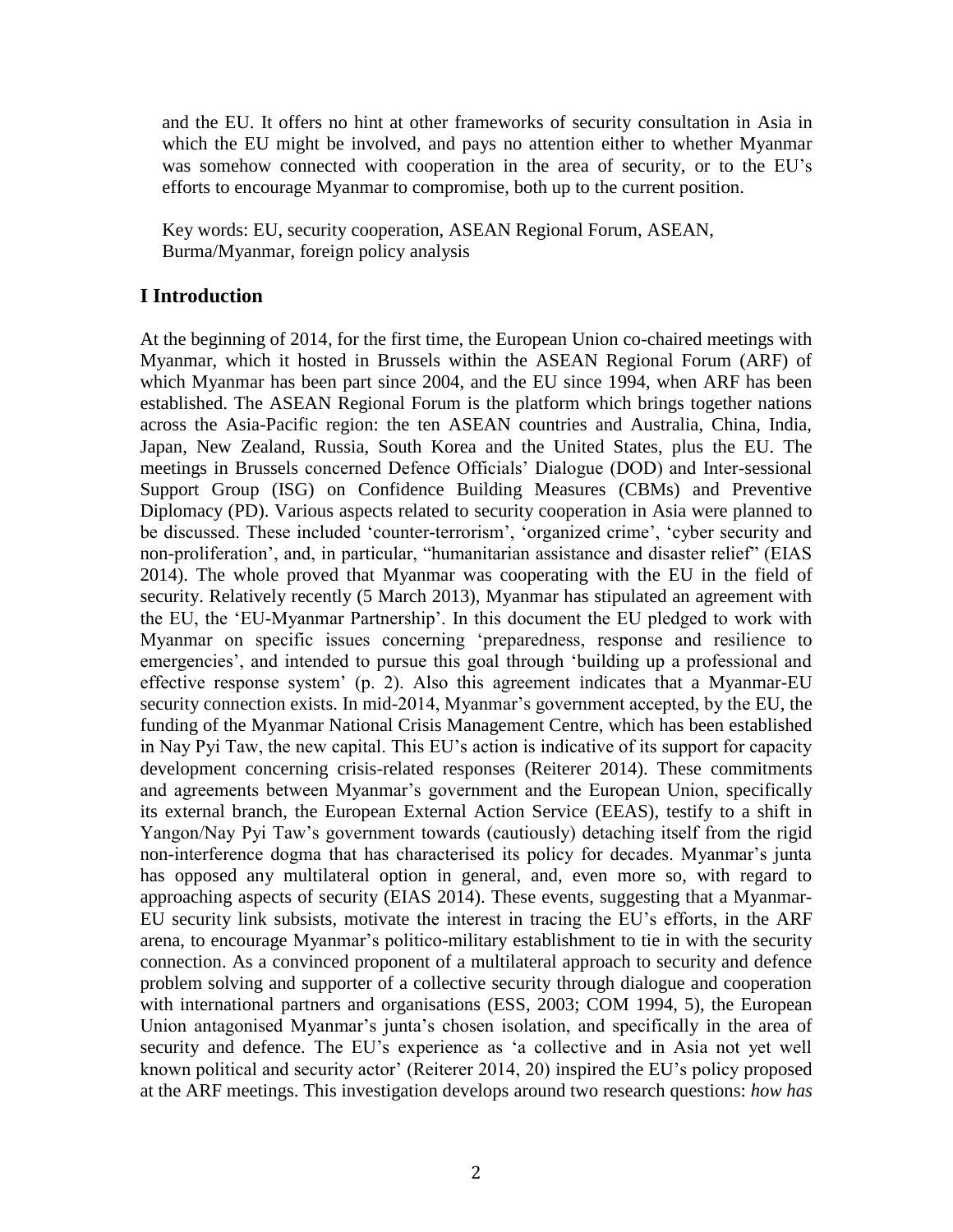*the European Union interacted with Myanmar via ASEAN, at the Forum, trying (directly or indirectly) to induce Myanmar's junta towards connecting with cooperation in the area of security, as opposed to its preferred 'non-interference policy'?* Since the dialogue and many of the training activities in the ARF framework concerned crisis management and disaster relief capacity building, Cyclone Nargis, which hit Myanmar in 2008, is taken as a test case to explore whether Myanmar and ASEAN's reactions to the devastation caused certain processes to emerge which can be linked to the EU. The second question is: *as the EU sought to convince Myanmar to compromise and accept cooperation, has Myanmar hit by Cyclone Nargis caused some consequences on the EU and its security policy, and, if so, how?* Interpretations borrowed from March and Olsen (1995, 1998, 2004) and Checkel (1999, 2005) will contribute towards answering the two key questions. The EU's quest to encourage security cooperation is investigated via the ARF meetings that it co-chaired with ASEAN during 2004-2008, and specifically through the co-chair's summary reports. Not being an ASEAN member, with ASEAN, the EU was allowed to co-chair the meetings. It made use of this opportunity in 2004-5 and 2006/7 and co-chaired the ARF Inter-sessional Group on Confidence Building Measures (CBMs) and Preventive Diplomacy (PD) (Weber 2013, 351; Thayer 2009, 78). Lacking access to the informal minutes of the meetings, interviews on motivation will serve to fill this gap of our limited sources. Official declarations by the Commission, the Council and the EU together with ASEAN will indicate the EU's 'intentional policies' at the Forum level. The investigation includes no specific focus on the Forum itself in terms of assessing its operation, on the domestic level of analysis, on the decision-making processes, or on the participants in the ASEAN Regional Forum different from the ASEAN group, Myanmar and the EU. It offers no hint at other frameworks of security consultation in Asia with which the EU might be involved, and pays no attention to whether Myanmar was somehow connected with cooperation in the area of security, nor to the EU's efforts to encourage Myanmar to compromise, both up to the current position.

The investigation is divided into five sections following this introduction, and culminates in a conclusion. Section two deals with the framework of analysis, and section three centres on the recent mainsteam literature concerned with the EU's networking with ARF, ASEAN and Myanmar – with a focus on the EU's encouragement of security cooperation, and conveys the way in which the present work relates to others' publications. Section four deals with the EU at the Forum and is divided into three subsections. It first reviews the EU's interest in ARF and how the latter is organised. It then looks at the engagements that the EU stated to be willing to undertake at the Forum through an insight into the official documents of the Commission. It also offers the view of the EU as co-chair of the ARF meetings (in 2004, 2005, 2007 and 2008), i.e. some of its positions which may generate processes to be linked to Myanmar or ASEAN. Section five deals with the reactions of ASEAN, ARF, Myanmar and the EU to Cyclone Nargis' ravaging of Myanmar. Section six, 'what the framework of analysis reveals about the EU encouraging, at ARF, cooperation on security', is mostly analytical. It is divided into four subsections and discusses: the processes which evolved in the context of the EU cochaired meetings; the dynamics of socialisation shedding some explicatory light on ASEAN's behaviour in response to the cyclone; the logic of consequences trying to give reasons concerning Nay Pyi Taw's behaviour, and also the social mechanisms and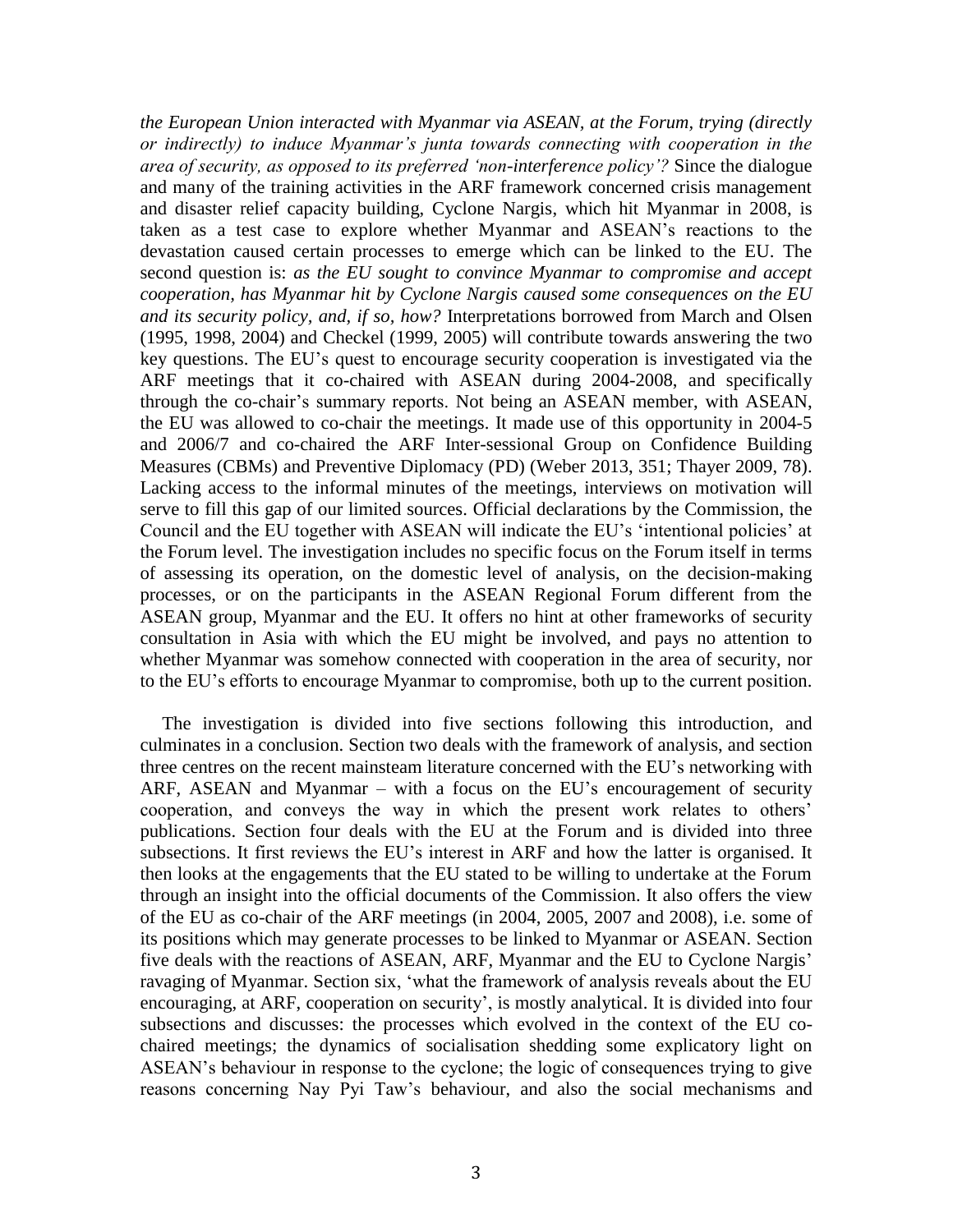argument of the 'agent-carriers of new ideas'; and, lastly, the logic of appropriateness' explanation of the EU's behaviour. This section's analysis avails itself of interviews with ASEAN leaders and leaders close to the ARF organisation, Southeast Asian security policy analysts, Burmese historians, together with personnel from Crisis Response and Operational Coordination, the EU Humanitarian Aid and Civil Protection, and more in general from the EU's external branch, the EEAS.

# **II The framework of analysis**

How the EU's encouragement, at the Forum, concerning security cooperation interacted with Myanmar *via* ASEAN and, how the EU itself was exposed to side effects which had their origins in Myanmar will be considered through interpretations offered by March and Olsen (1995, 1998, 2004) and Checkel (1999, 2005). Concerning March and Olsen, I start by recalling, that since external security tensions principally arise in a multilateral context, one of the main tasks of the states participating in the ARF meetings is agreeing together how to face security strains (ARF's Concept Paper 1995, (ARF-CP (1995)). There has been a specific emphasis on the scope of the Forum of 'reconcil[ing] the differing views between ARF participants' under the conviction that unifying visions would 'reduce the risk to security' (*ibid*.). There has been a reported tendency of ARF to move beyond dialogue towards practical security cooperation (Haacke 2009), which would suggest that common agreement may tend to bridge mere diplomatic declarations with more proactive policies. National considerations, however, trump conceptions of any common, stable ARF interest (Acharya 2014; Simon, S. 1995). ASEAN members have been determined to retain their national prerogatives (Ruland 2010), even while strengthening their commitment to homogenising their policy in view of the increasing regionalism through Bali Concord II (2003), Vientiane Action Programme (2004) and the ASEAN Charter (2007) (deFlers 2010). ASEAN members have declared their interest in common action, largely on the basis that influence and effectiveness in foreign policy is, to a considerable extent, based on speaking and working together (ARF's Concept Paper 1995). March and Olsen (1998) foresee 'agreeing together' via a *logic of expected consequences*. They posit that the strategic calculation of rational bargaining suggests a logic of expected consequences when a government's protection and defence of what it perceives as its national interest confronts but frequently becomes reconciled with the position of other states on the same policy issue. A logic of expected consequences 'explains' policy positions by offering an interpretation of the outcomes expected from such positions (p. 950). It sees political order as deriving from negotiations among rational actors following personal interests, in situations where there may be advantages attached to coordinated action (p. 949). It perceives politics as aggregating individual preferences into collective action through various processes of bargaining, coalition building and exchange (see: Niskanen 1971). On the other hand, when governments tend to recognise the ethical dimensions and collective norms of the group, March and Olsen identify a *logic of appropriateness* that motivates the behaviour (p. 951). Embedded in a collectivity (such as ASEAN), states-actors do what they see as appropriate for themselves in a specific type of situation (March and Olsen 2004, 3). To act appropriately is to proceed according to practices based on a collective, mutual and tacit understanding (p. 4). The logic of appropriateness embraces principled dimensions and aspirations (see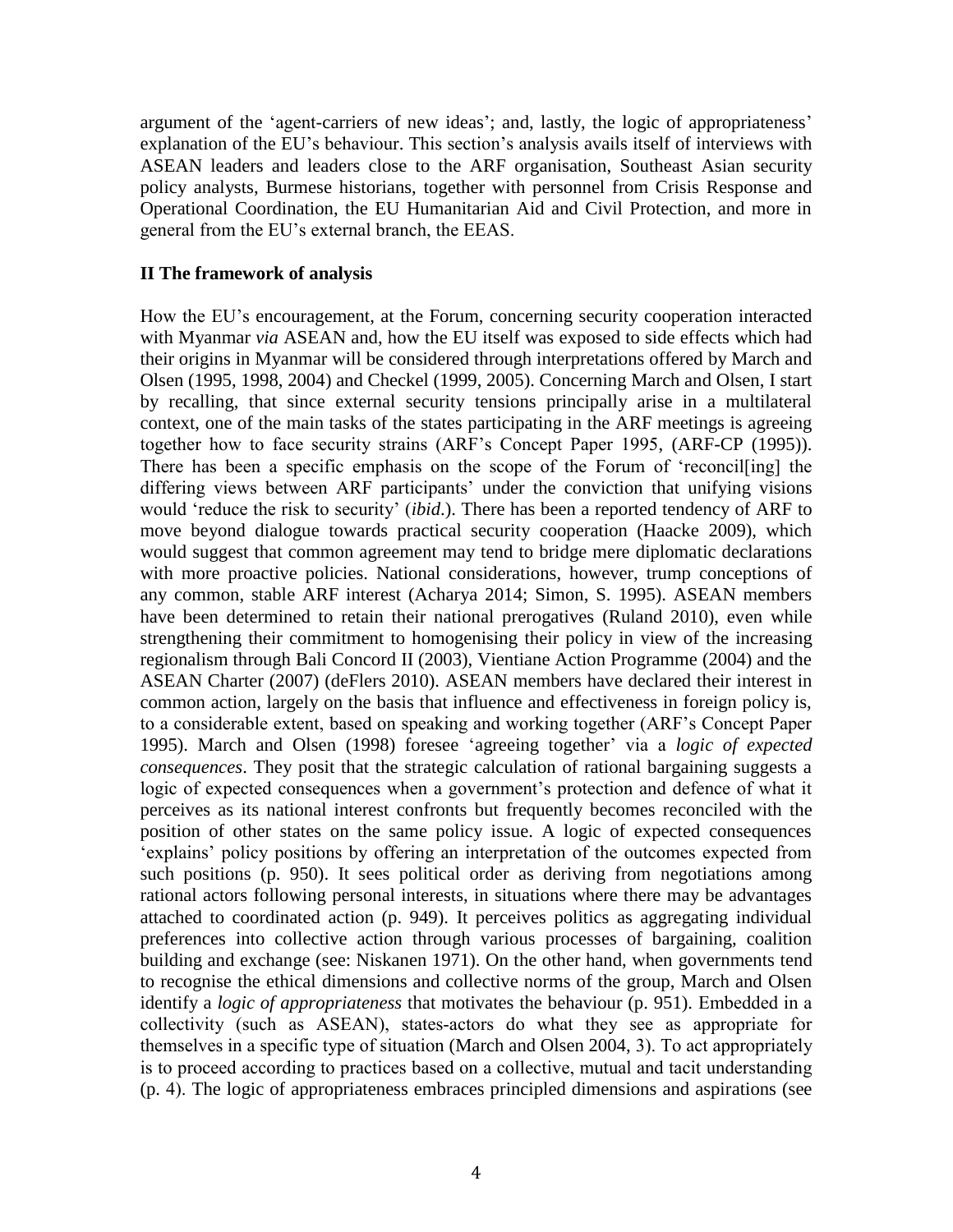March and Olsen 1995, 1998, 2004), and 'explains' foreign policy as the application of rules, associated with specific identities, to specific circumstances (March and Olsen 1998, 951). A common interpretation of rules is that they exist because they work well and provide better solutions than their alternatives (see: Hechter, Opp and Wippler 1990) (March and Olsen 2004, 12). However, it is also true that the logic of appropriateness does not guarantee moral acceptability (p. 4). Yet, the division between the two logics is faint. States and their political actors are characterised both by their interests and by the rules ingrained in their identities, as well as in the political institutions that they decided to build, loose and unfastening as they might be. 'Appropriateness need not attend to consequences' (March and Olsen 1998, 951), in the sense that it does not include a focus on consequences. As March and Olsen specify, 'the descriptive question is whether (or when) one logic is more likely than the other to be observed as the basis for actual behaviour' (p. 949).

Concerning Checkel's contribution (1999), the dynamics of socialisation and social learning will help to capture aspects of the interaction between the EU, ASEAN and Myanmar. Socialisation is a process which most likely develops when the contact among actors become frequent due to their working together, having common tasks to perform, or decisions to take in a group, all kind of practices which need several exchanges in order to accomplish. Social learning implies a cessation of strict practices of methodological individualism. It involves a process whereby actors, through contact with other contexts (discursive structures and/or norms), develop new interests and preferences. In an abstract sense, it can readily be appreciated that social learning takes place at certain times and that there are times when agents acquire new preferences (pp. 548-9). As for Checkel, 'social learning is more likely…where a group meets repeatedly and there is a high density of interaction among participants…where the group feels itself in a crisis or is faced with clear and incontrovertible evidence of policy failure'. A setting where agents should be conducive to persuasion, Checkel argues, is most likely 'when the persuader is an authoritative member of the in-group to which the persuadee belongs or wants to belong'. Persuasion is a mechanism through which social learning may occur and may lead to interest redefinition and identity change (pp. 549-550). There were many channels within the ARF framework where ASEAN, Myanmar and the EU through their own representatives networked together within contexts, which were potentially conducive to socialisation. Between 2004 and 2008, several meetings took place in the ARF structure. Strictly concerning aspects of security or closely related to it, they were: No. 10 meetings of the Inter-sessional Support Group on Confidence Building Measures (ISG on CBMs); No. 4 seminars related to Peacekeeping; No. 8 of the type of Search, Rescue and Disaster Relief; No. 32 related to Defence. These were ARF Defence Officials' Meetings, and ARF Defence Officials' Dialogue, ARF Heads of Defence Universities/Colleges/Institutions Meetings, ARF Security Policy Conference, Workshops on Civil Military Relations and the Rule of Law, and Workshops on Changes in the Security Perception and Military Doctrine of ARF members. There were no. 10 Counter-Terrorism Related meetings; no. 4 concerning Non Traditional Security Issues; no. 9 aimed at Maritime Security; no. 2 regarding Preventive Diplomacy; no. 5 dedicated to Non-Proliferation; no. 3 targeted at the management of Small Arms and Light Weapons; no. 2 related to Energy Security; and no. 2 linked to Experts/Eminent Persons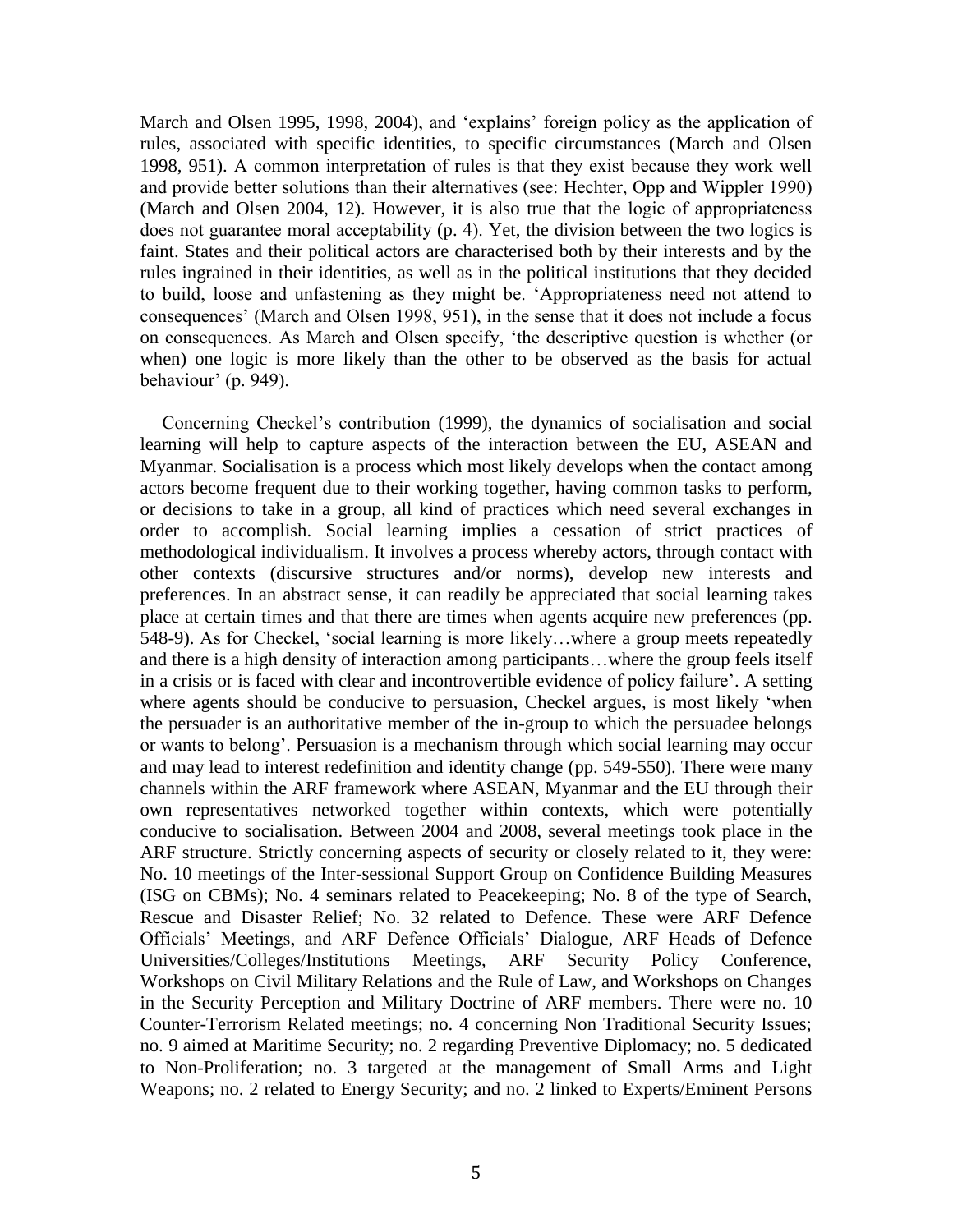(EEPs) Meetings (ARF Activities). These ARF activities have taken place also in Yangon, such as the ARF Defence Officials' Dialogue and the ISG on CBMs. When events were situated outside Myanmar, officials from Yangon's administration represented their government at the meetings. There were several occasions for the officials to integrate their views. Checkel's interpretation about the optimum scope conditions under which socialisation was likely to occur was when individuals were in settings where the contact was long, and sustained, as well as intense (Howorth 2010, 15).

# **III Recent publications**

With regard to investigations on the EU's efforts to encourage security cooperation while at the Forum, trying to connect with Myanmar and ASEAN – no similar works have been found among the publications. Political scientists and observers have growingly paid attention to Myanmar, also with regard to security cooperation in Southeast Asia. The most complete publication on the European Union and ARF is Weber's work (2013), which proposed some reflections on the EU's role in promoting security in the Asia-Pacific region via the ASEAN Regional Forum; yet she makes only a cursory mention of Myanmar. Haacke (2013) published an overview of Southeast Asian international relations and security perspectives, with insights into Myanmar's reactions to security incidents; however his study almost completely ignored the EU. Emmers and Tan (2011) argued that ARF has evolved into a highly inflexible forum, and this fact has severely inhibited the adoption of a 'preventive diplomacy' agenda under the ARF framework. Neither the EU nor Myanmar was included in their discussion. Haacke and Morada (2010) made available a view of the ARF in terms of cooperative security, including traits of policy originating in Myanmar. Yet, their contribution paid no attention to the European Union. By contrast, Reiterer (2014) has very recently published an informed and updated evaluation of the European Union's comprehensive approach to security in Asia. Nonetheless, his study has offered a very modest outlook of Myanmar. Casarini (2011) has drawn an outline of the security developments in East Asia and consequences for the EU, but he made no mention of Myanmar. Interestingly, Haacke (2009) has offered an interpretation of the way in which the ARF has moved beyond dialogue towards practical security cooperation, though, this time, he left Myanmar out of focus, and, similarly, the EU. Katsumata (2006) emphasised the efforts of ASEAN, in ARF, to achieve the security of the whole region, through multilateral security cooperation, along the view that regional security is indivisible, though this contribution emphasises neither Myanmar nor the EU. Heller (2005) has argued that the ARF is a forum that reflects the convergence of the strategic interests of both the regional and external actors. However, he pays no attention to the European Union and virtually ignores Myanmar. Berkofsky (2003) has discussed some ideas regarding the function that the EU should cover, and develop, within ARF to enhance security in Asia. Yet, his policy brief gives a very brief hint about Burma. Hence, an investigation tying in the EU, Myanmar, and ASEAN, at the ARF level, from the perspective of the EU's trying to inspire security cooperation appears to be unavailable; thus, the present study aims to fill this gap.

# **IV The EU and the Forum**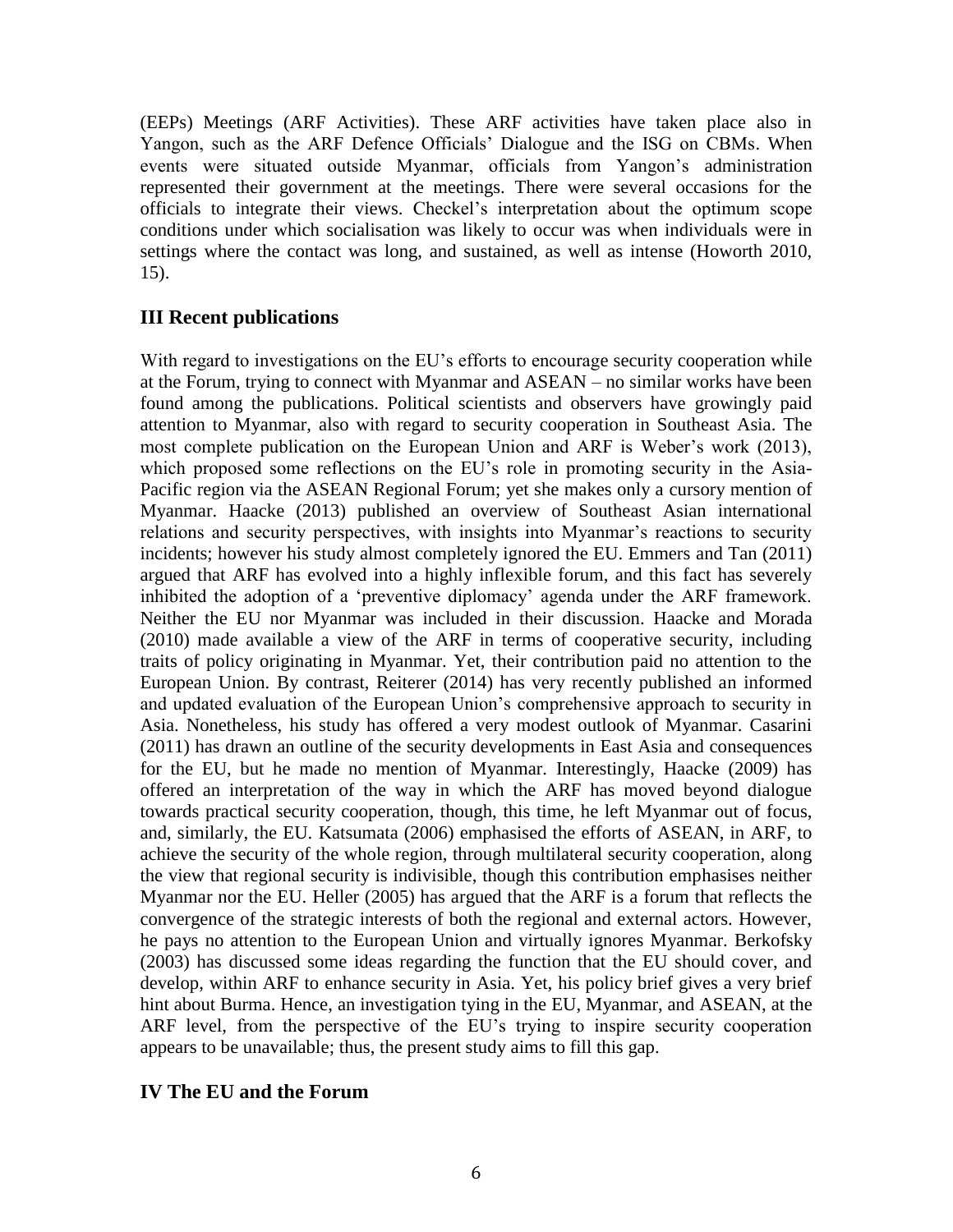How was the EU represented at the Forum? The High Representative of the Union for Foreign Affairs and Security Policy/Vice-President of the European Commission embodied the European Union at the ASEAN Regional Forum, and participated on behalf of the member states. As the EU likes to assert (EU&Asia), 'the European Union [has] participated actively in the ASEAN Regional Forum', since its establishment. It participated in ARF on account of 'its commitment [to it] as part of the European Union's overall engagement with a security order in Asia' (EEAS-ARF). It has participated to ensure political and strategic exchanges with the countries of the Asia-Pacific region. It aimed to foster conflict prevention, under the conviction that 'any major security incident in Asia would have serious implications for Europe'. Together with stressing its reasons for participation, the European Union has never concealed its aspiration (or objective, as it put it) to establish itself as a 'political and security player' in the Asia-Pacific region. The scope of the consultation on 'regional political and security issues' was the choice of 'reconcil[ing] the differing views between the ARF participants'. This meant that lessening the diversity of views would have 'reduce[d] the risk to security', precisely as the European Union understood these relations. As part of ARF's working method, several groups and sub-groups, either for consultations or training purposes and practices, were arranged (ARF Concept Paper, 1995). The fixed convening of the groups was at the inter-governmental level, and the meetings reflected the three stages of development of the ARF's activities: confidence-building, preventive diplomacy and approach elaboration to conflicts (ARF 1995). The Concept Paper defined the goals and expectations of the Forum, its organisation, and the kind of participation. It suggested how ARF could serve to implement 'ideals and proposals', and specified that 'decisions were made on the basis of consensus and compliance. The meetings were, among others, the Inter-Sessional Support Group on Confidence Building and Preventive Diplomacy (in particular a dialogue on security perceptions and defence policy papers) and the Intersessional Meetings on Cooperative Activities, including, inter alia, disaster relief and Peacekeeping (ARF-CP 1995).<sup>1</sup> *Confidence building measures* were actions meant to address, prevent and resolve uncertainties among actors and states, and could involve (direct or indirect) negotiations (CBMs). *Disaster relief measures* were intended to ensure a coordinated response in order to increase the local resilience of the people offended by natural, or man-made, disasters (DRMs). Since ARF's inception, it was convened that ASEAN was the 'primary driving force' and chaired the annual meeting (Weber 2013, 351). Acknowledging the importance of the ASEAN Regional Forum, the European External Action Service, in its attribute of the external arm of the EU, and the EU member states have taken part in several ARF work strands (Reiterer 2014, 17), and cooperated with ASEAN in drawing and adopting ARF statements.

Observers argue that the ASEAN Regional Forum has proved incapable of addressing hard security issues, and cite the case of the denuclearisation on the Korean peninsula and non-proliferation. Similarly, they judge that neither did the preventive diplomacy reach the desired standard, and mention the conflict in Kashmir and the Taiwan Straits. More positive evaluations cover ARF's dealing with soft security matters, where the Forum has been more effective. Analysts uphold that ARF may have a 'lease of life' following the 2004 Tsunami (which hit the Indian Ocean area, particularly Indonesia) and Cyclone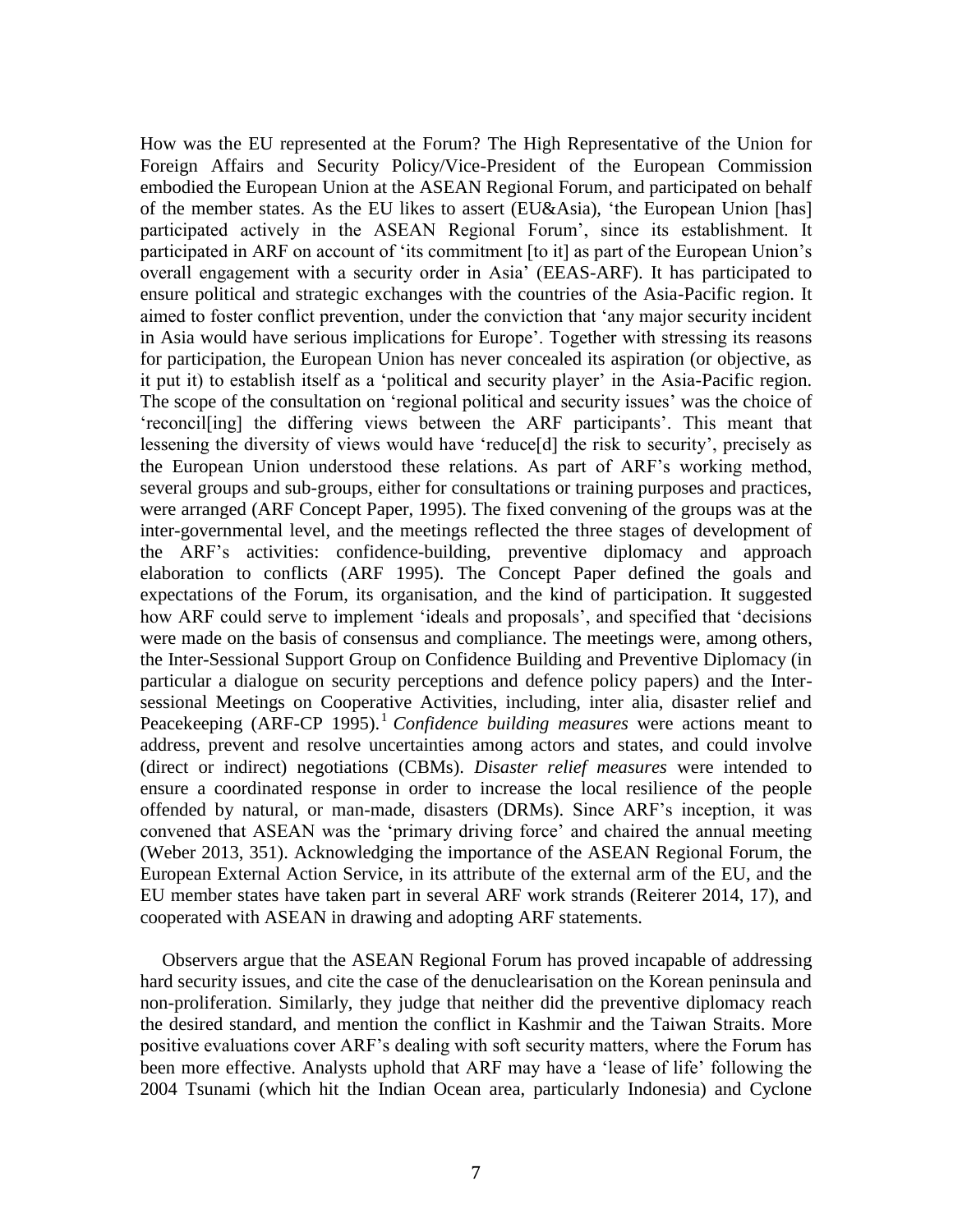Nargis that struck Myanmar in 2008 (Thayer 2009, 79). Others, judging that ARF has advanced from dialogue towards factual security cooperation, contend that ARF is developing capacity building and operational security responses, also, outside the Forum, and argue that this outcome is the result of initiatives supported by a small group of ASEAN and some non-ASEAN states (Haacke 2009). Because ARF was formed, also, to step up its practical involvement in humanitarian assistance and disaster relief, ARF Disaster Relief Exercises have taken place, including recently, in Thailand (May 2013) (DRE). The joint participation of the European External Action Service, the European Community Humanitarian Office (ECHO) and several EU member states (Belgium, Austria and Luxembourg) in the exercise in Thailand showed that the EU 'attached particular importance to improving the early warning and disaster management capabilities in the region' (Reiterer 2014, 17-18).

# *The EU's intentions at ARF: the official documents*

The EU's position, in the ARF framework, that could be linked to convincing Myanmar's junta to connect with security cooperation was expressed within the joint declarations with ASEAN. ASEAN was a moderator of any possible EU overtone reproaching Myanmar and demanding transformations. EU's policy on Myanmar developed through the Common Foreign and Security Policy (CFSP) sanctioning the military junta since 1991, and through the EU-ASEAN dialogue (see: Marchi 2014). What can be deduced from the ARF meetings' declarations co-chaired by the EU has little direct relation to Myanmar. Nonetheless, connections can be made concerning ASEAN and Myanmar in terms of EU support of multilateral security options. An outline of the engagement that the EU stated to be willing to undertake is enclosed in the European Commission's official documents.

From the 1994 Commission's communication, 'Towards a New Asia Strategy' (COM 1994), and from the viewpoint of the European Union acting with a focus on security and stability in Southeast Asia, the EU's relations with ARF became imbued with the idea that enhanced security cooperation was likely to benefit both regions. The EU was led by a declared dual objective in its interactions with ARF. It sought to support 'the efforts of Asian countries to cooperate' in that forum, as the Commission stated in 1994 (p. 4). At the same time, it aspired to 'strengthen the position and profile of the EU in Asia', as the 2001 Commission's communication made it clear (COM 2001, 26). The latter document also specified that, within ARF, the EU maintained 'distinguished relations' with ASEAN; and this is why the two groups' interactions will be a constant feature of this work. Furthermore, the 2001 communication explained that the EU interpreted the dialogue with ASEAN as one which was going to 'help to identify areas where ASEAN and the EU could work together' on security challenges. It, then, made it more understandable that, giving 'full support to conflict prevention efforts within the region' was on the agenda of the cooperation which the EU sought to offer (p. 21). *Conflict prevention* included that range of actions intended to anticipate and deter the outburst of conflict (EPLO). That same Commission's document, of 2001, also specified that the promotion of good governance, transparency and the rule of law highlighted what the EU defined as its 'increasingly active role in the ASEAN Regional Forum' (p. 21).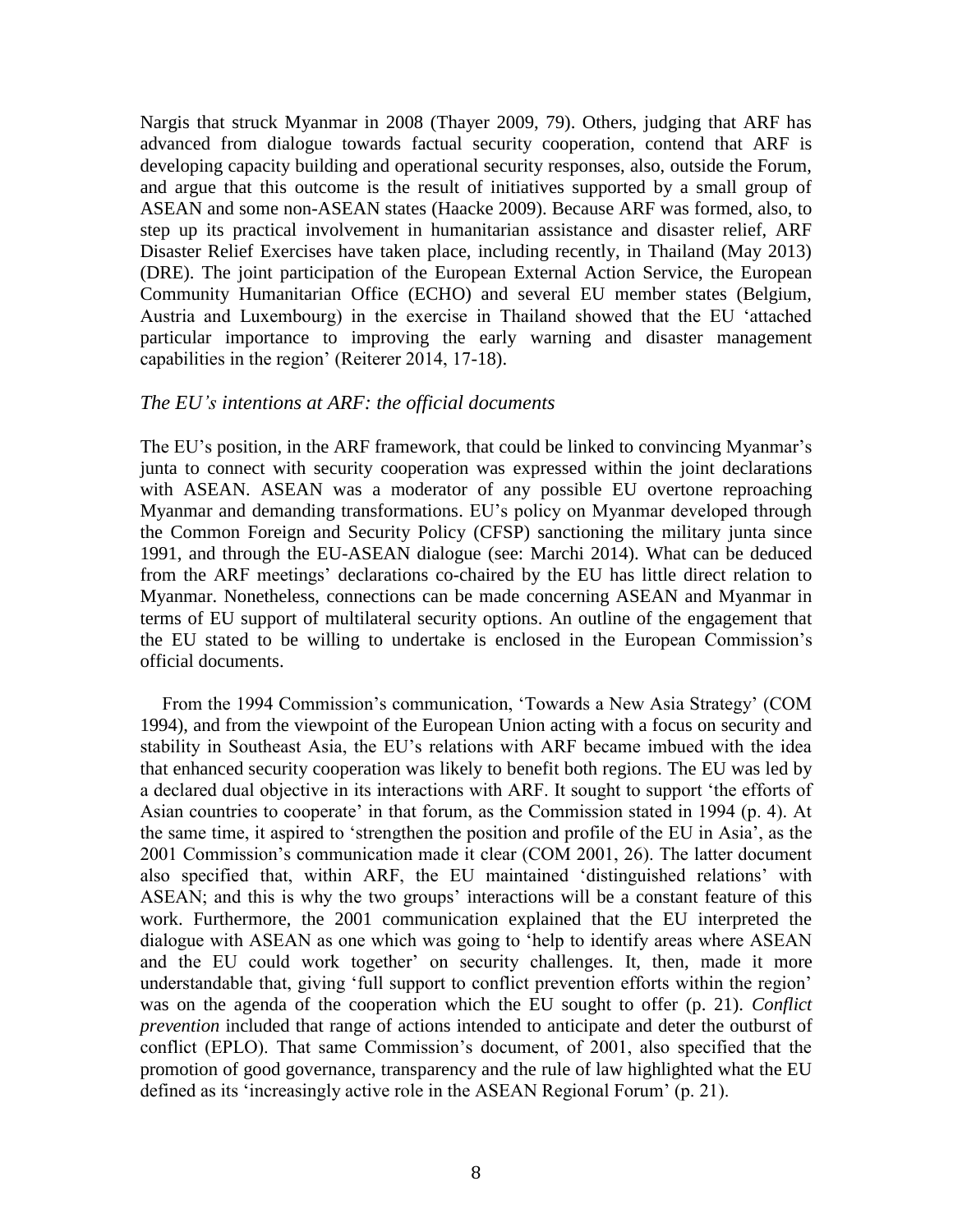A further communication from the Commission, in 2003, has indicated that the ambition of the EU to develop 'a more active role in the ARF' was entrenched in its determination to be influential when it co-chaired meetings. This specification was highlighted in 'A New Partnership with South East Asia' (COM 2003, 13). The European Union also included its ambition to revitalise 'its presence at the military tables of the ARF' (p. 13). The Council has specified, in 2007, that the EU saw the employment of the multilateral framework as the basis for 'building a better world', and indicated this in the 'Nuremberg Declaration on an EU-ASEAN Enhanced Partnership'. The EU's vision was underpinned by the EU-ASEAN's 'common understanding of security as a comprehensive concept with a political, human, social and economic dimension' (Nuremberg 2007, 3). Furthermore, in a following document, in 2007, the EU has declared that 'crisis management' and 'capacity building' were expected to enrich the EU's security dialogue with ASEAN in the form of 'knowledge transfer' and 'exchange of best practices' (Plan of Action 2007, 2). *Capacity building* involved actions focused on the development of skills and attitudes in groups and individuals with regard to the formation, management and maintenance of processes which were locally meaningful (Howorth 2007). *Crisis management*, in its civilian aspects, extended its operation to the wider area of the rule of law (strengthening the police sector), and included monitoring borders and peace agreements (C-CM). The whole of these EU's propositions were acknowledged in the 'Plan of Action to Implement the Nuremberg Declaration on an EU-ASEAN Enhanced Partnership' of 2007. There within, in addition, the EU extended its political action to the Association to the point of encouraging the 'participation of ASEAN countries in European Security and Defence Policy operations', in full respect of the mandate of both regional organisations. <sup>2</sup> Hence, the EU claimed that disaster management and coordination on disasters, risk reduction, emergency response and information sharing were within the focus of the cooperation with ASEAN envisioned by the EU (Plan of Action 2007, 3). These EU's plans, purposes and commitments were meant to contribute to the debate at the Forum where Myanmar participated as a full actor in its capacity of a full member of ASEAN since 1997 and a recognised participant in ARF seven years later.

#### *The EU as co-chair of ARF meetings*

#### *Potsdam: 2005*

In Potsdam, in 2005, at the ASEAN Regional Forum Inter-Sessional Support Group on Confidence Building Measures, co-chaired by the EU (21-23 February), representatives of Myanmar's junta sought to convince the ARF participants, including the European Union representatives, that the course of Burmese reform was on track, namely the implementation of the Seven Step Roadmap to Democracy (CSR 2005). The Roadmap was expected to address also security matters, and was seen to offer an opportunity to implement 'ceasefire strategies' in Myanmar (Jones 2014, 16). The observance of the Seven Steps programme was a matter of interest and preoccupation for ASEAN, firstly, because of their true support for a transition in Myanmar and, secondly, because it was expected to soothe the international agitation originated by the military junta, which also affected the Association itself (Caballero-Antony 2010, 26-7). ASEAN's relations with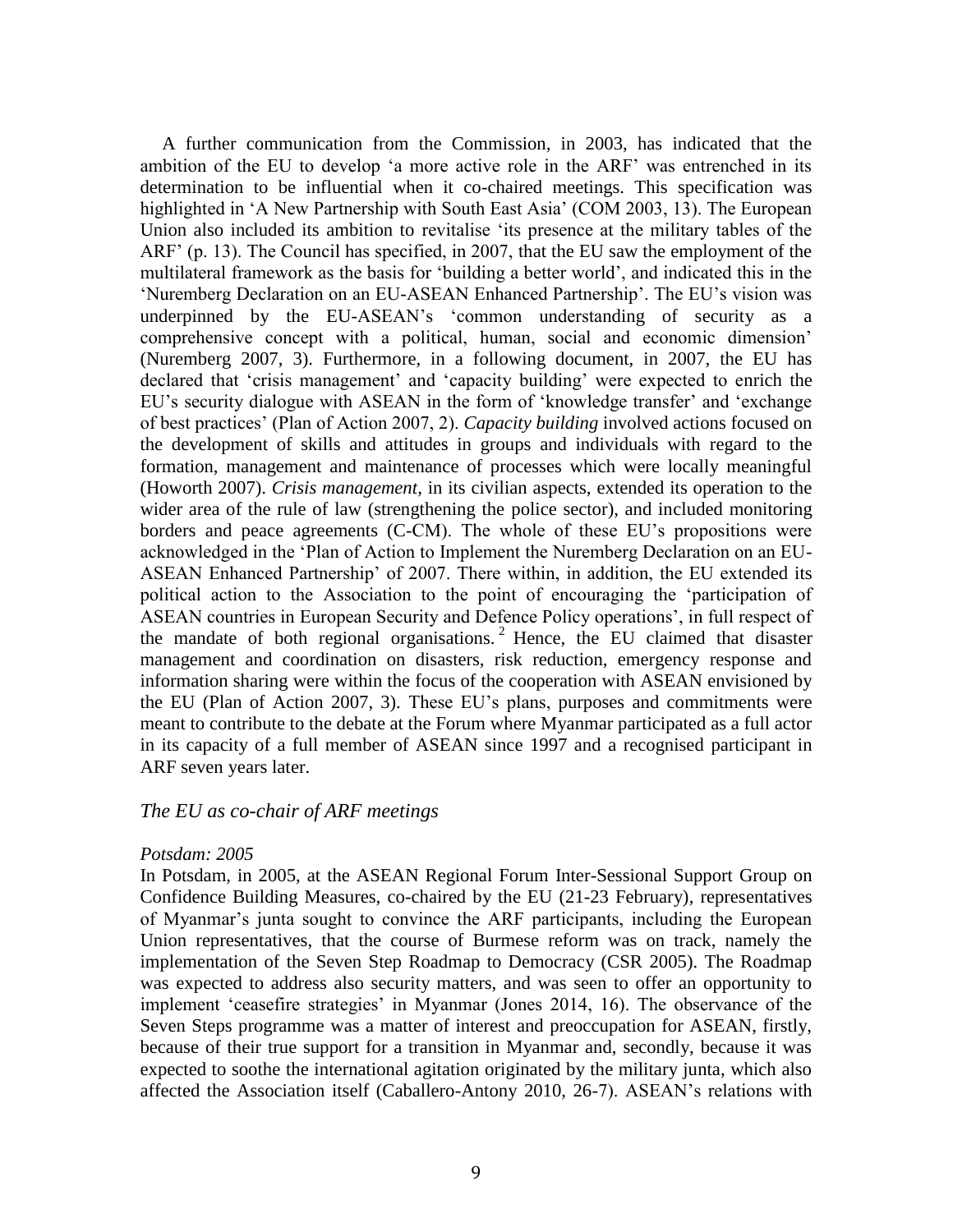the EU had already suffered when Myanmar was annexed to ASEAN and, later, when it was accepted in ARF (Marchi 2014, 63, 67-8). ASEAN's 'completion of the vision of the ASEAN founders' and project of successful regionalism had called for these inclusions (Acharya 2002). Hence, in Potsdam, possibly, to break down the wall that separated the processes under way in ASEAN as a whole (the integration efforts of ASEAN's regionalism) and Myanmar (the vocal intention to comply with the Seven Steps reforms), the EU delegates put the accent on what they conceivably thought to be the success of the multilateral participation (that the EU privileged and supported) in approaching security situations. The EU officials focused on threats to non-traditional security, particularly crisis prevention, dispute avoidance, management and settlement. They indicated that a combined process of multilateral inputs and arrangements, rather than a single country's efforts, more easily antagonised complex situations. Governments acting unilaterally were putting themselves at a disadvantage. To that scope, the officials explained the concept of the (at that time) European Security and Defence Policy (ESDP), which was described as that process which aimed at strengthening the EU's 'external ability to act through the development of civilian and military capabilities in conflict prevention and crisis management'. They claimed that the coordination of civilian and military capabilities was central to successful operations. The EU's action in Bosnia and Herzegovina (EU-ALTHEA), as well as its contribution towards supporting the local authorities to build and safeguard a secure environment served to exemplify the specific value wanted by the EU, which was the centrality of the role of the local authorities in the progress of the security goal. Hence, at the Potsdam meeting, the idea of the role played by the EU in terms of preventing and easing crises emerged as an illustration of the action that ASEAN and its members, Myanmar included, and ARF participants could provide to the region when such support seemed necessary to the group (CSR 2005).

#### *Helsinki: 2007, and before, Phnom Penh: 2004, and Berlin: 2008*

In Helsinki, in 2007, at the other ARF Inter-Sessional Support Group on Confidence Building Measures and Preventive Diplomacy co-chaired by the European Union (28-30 March), the EU sought to promote confidence building practices through discussing the Organisation of Security and Cooperation in Europe's (OSCE) 'potential for strengthening ties with the ARF' (CSR 2007). Already at a previous meeting that it cochaired (Inter-Sessional Support Group on Confidence Building Measures), in 2004 (26- 28 October) in Phnom Penh, the EU had succeeded in promoting the inclusion of the 'need to maintain informal contacts' with OSCE in ARF's conclusive official position (CSR 2004). Its message, at that time, had focused on showing that the two groups' constructive and productive interaction was confirmed by the extent to which many of the issues with which the EU increasingly became involved were common to those motivating OSCE's missions.<sup>3</sup> The EU's experience shared good governance, democratic transition, human rights and minority rights with OSCE. Hence, in Helsinki, the EU's multilateral influence featured, more intensely, through explaining (to the ASEAN nations, Myanmar and the other ARF partners) OSCE's expansion, progress, structure and activities (CSR 2007). It pursued this endeavour also at the successive co-chaired event in Berlin (2008), the ARF Workshop on Confidence Building Measures and Preventive Diplomacy in Asia and Europe (12-14 March). There, 'transparency' and 'information' were examined, classified as substantial key factors in OSCE/EU activity,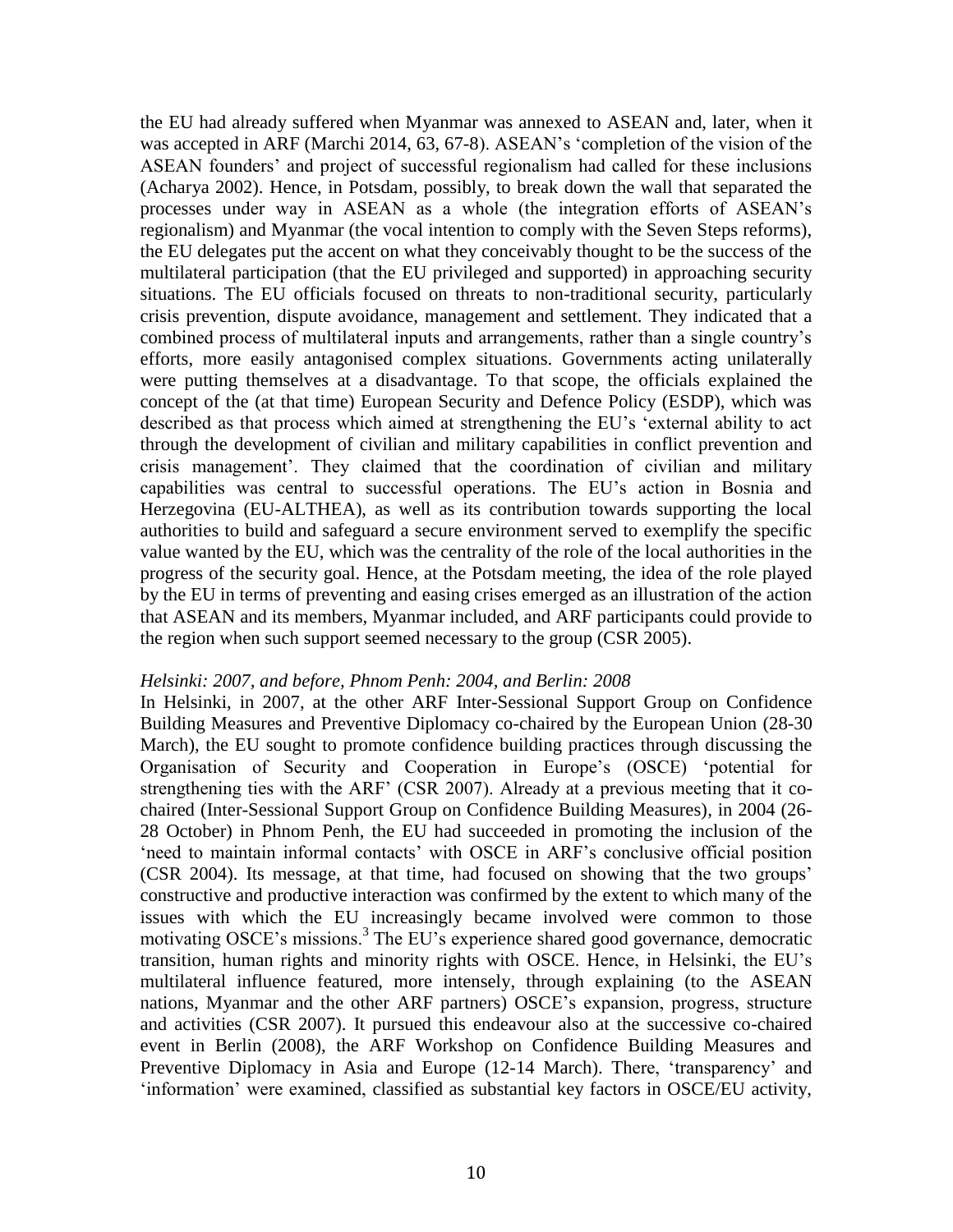and used as examples of the practices that could develop and characterise security behaviour among the countries of Southeast Asia and the other ARF participants (CSR 2008). Representatives of the EU stressed that the obligation to share military information, data on major weapons and equipment systems, defence planning and expenditure were fundamental to a policy associated with an 'open' dialogue on security (CHS). They defended the adoption of a common security concept together with the development of politically binding standards and the gradual institutionalisation of cooperation as processes offering a solid and durable basis for security collaboration (CSR 2008). Were all of these discourses, supported by the EU at the Forum, going to create some consequences among the regional actors, ASEAN and Myanmar?

# **V Cyclone Nargis**

Around that same time, in May 2008, Cyclone Nargis ravaged Myanmar's Irrawaddy Delta causing huge destruction and loss of life. It produced reactions among the local actors. Initially, with regard to Myanmar, the government was overwhelmed by the magnitude and complexity of the disaster relief problems. The junta's attitude, particularly at the beginning of the crisis, in refusing external help did little to diminish the difficulties. The EU, and other external agents, was barred from being an actor by the SPDC's inflexible non-interference policy (see: Selth 2008; Haacke 2008). Concerning ARF, the latter has not entered into action. It was reported that 'it may have been that ARF Senior Officials were among the first to meet soon afterwards Nargis had struck' (Haacke and Morada 2010, 228), but it was ASEAN that was the predominant actor in the contingent cyclone's circumstance.<sup>4</sup> Myanmar, distressed by the cyclone, induced some processes which concerned the EU too and its security policy.

# *ASEAN*

The Association's activity was vital to the extent that it networked the government in Myanmar and other international actors, which were ready to assist. It made possible the constitution of the ASEAN Humanitarian Task Force, led by the ASEAN Secretary General, that operated through the Tripartite Core Group (TCG: the Government of Myanmar, ASEAN and the UN), coordinated the relief work and delivered assistance. The Task Force was the first ASEAN-led mechanism that involved ASEAN member states individually and collectively (in addition to the international community and the UN), and, as such, its value was embedded in having built a regional response to a local problem (ARF 2008). ASEAN bridged Myanmar's government to the donor nations and their funding. It allowed, for example, through the TCG, the financing and development of the Commission's Post-Cyclone Nargis recovery and preparedness Plan over three years, from 2009 (EC 2009).

# *ARF*

At their meeting, shortly after the cyclone struck, the  $15<sup>th</sup>$  ASEAN Regional Forum (ARF 2008, 24 July), ARF ministers discussed several failures of the Humanitarian Task Force which obscured its reassuring results. The ministers took several decisions. They decided that the Forum should 'intensify cooperation' specifically in some areas which included 'emergency preparedness, disaster relief and management, rehabilitation and recovery'.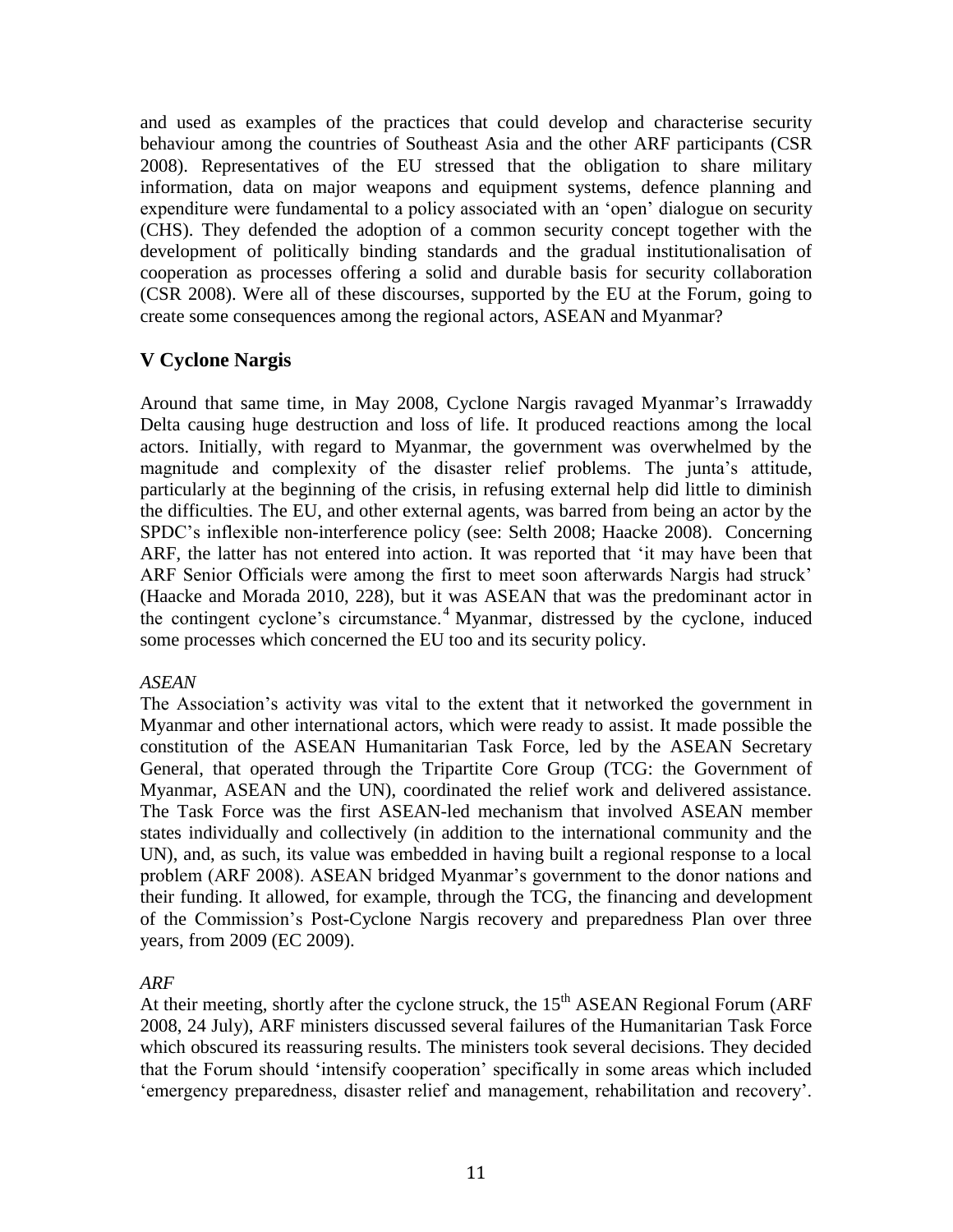They opted for additional preparation concerning 'technical assistance and coordination among ARF participants in advance of disasters'. ARF officials realised that, for calamities of this scale, a 'civil and military intervention' was more beneficial to the scope of reinforcing aid to specific areas. They concluded that the coordination of the civil and military capabilities was key to a multinational response. The whole of these endorsements were detailed in the Chair's statement of that ARF meeting, that was notably not co-chaired by the EU, in Singapore (ARF 2008).

## *Myanmar*

What resulted from the ASEAN Humanitarian Task Force's intervention in Myanmar, with regard to the military government's approach to policy-making, was a softened noninterference stance by the junta (see Cook 2013, 184). Myanmar's change was tangible. It was also confirmed by Brussels, where Commissioner Ferrero-Waldner acknowledged the opening up of an 'unprecedented dialogue' with Myanmar's government (which the Commissioner defined as having been paved by the coordinating efforts of ASEAN and the UN) (EC 2009).

# *The EU*

Myanmar's devastation caused by Nargis provided the European Union with some new thinking (EUC 2008). The European Council, around that same time, in November 2008, discussed the state of affairs of the European Security and Defence Policy, and argued that, after five years of civilian missions, a 'large body of information and experience [was] available which needed to be captured in a systematic lessons learned' exercise (Council 2008, 16). The exercise led to the recognition that the 'function that [the EU] should play' in Nargis-like situations required the use of a 'broader understanding of the term responsibility to protect [R2P]' (EUC 2008, 28). <sup>5</sup> Human security was more farreaching an interpretation. More concretely, the new EU security policy (agreed in December 2008, i.e. the 'Report on the Implementation of the European Security Strategy – Providing Security in a Changing World') fixed the notion of a 'shared responsibility to protect populations' as the new goal included by law (IESS 2008, 12). The side effect of cyclone-affected Myanmar contributed towards building this.

# **VI What the framework of analysis reveals about the EU encouraging, at ARF, cooperation on security**

# *(i) The official documents of the Commission*

# *(a) ASEAN*

As co-chair of the ARF meetings, the EU publicised the multilateral aspects of its policy in the field of security on the basis of its experience and aspiration to encourage others to follow. As an actor which wanted to mobilise the different strengths, values, and capacities of its partners (EP-C 2013) while operating in the ASEAN Regional Forum, the European Union sought to provide suggestions concerning security cooperation, confidence building and disaster relief. Yet, the EU and OSCE's argument that the gradual institutionalisation of cooperation has underpinned their common action contrasted ARF's distinctive loose character of collective security arena for dialogue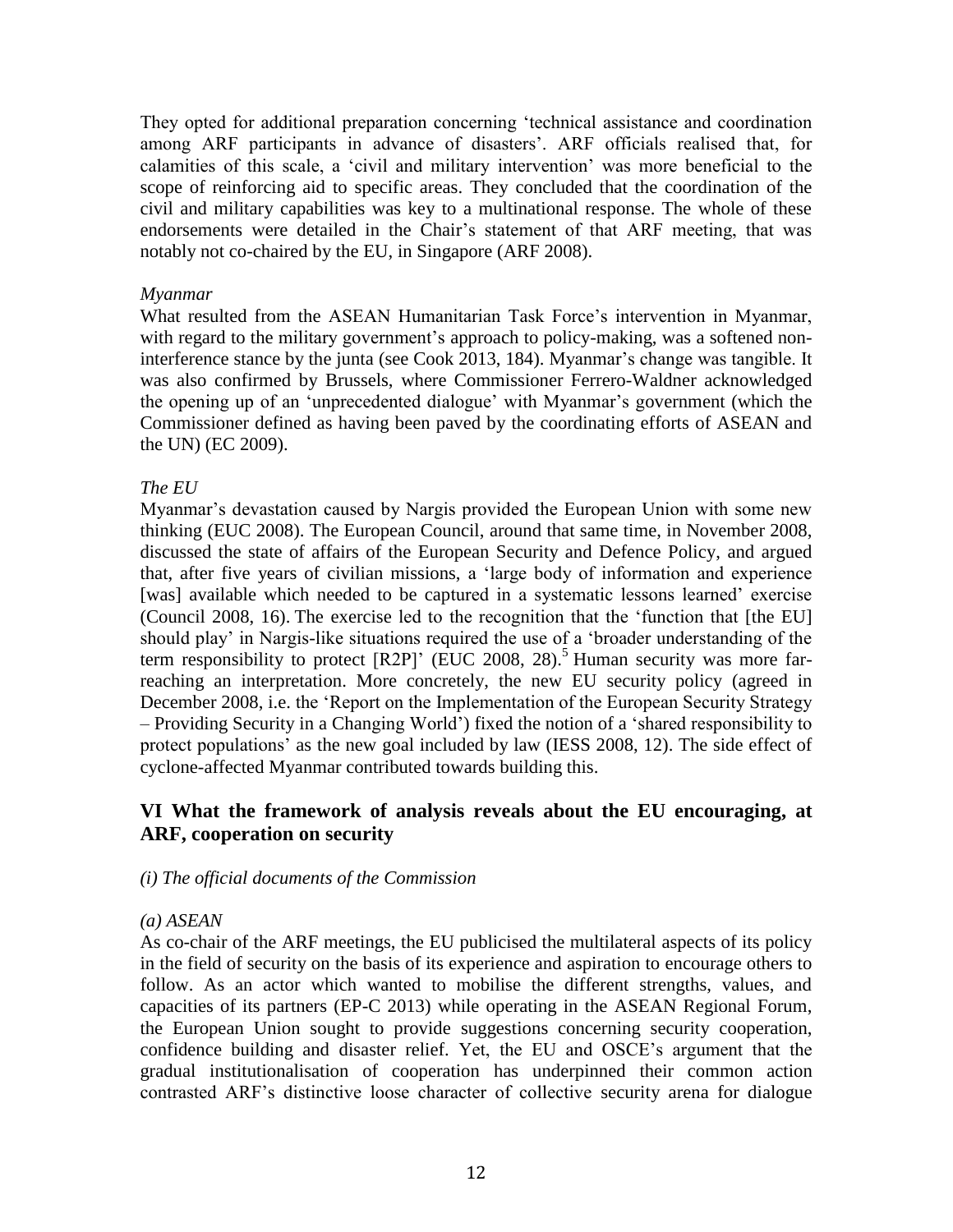(Heller 2005; ARF-CP 2006). It antagonised the low institutionalised cooperation approach of the ASEAN group, though ASEAN was engaged in building a security community among its members, including Myanmar (Acharya 2001), and confronting the EU-OSCE's interactions offered inputs to their security community project. Furthermore, the suggested commitment to an open security dialogue, made distinctive by 'transparency and sharing information', was, as an official from the EEAS interviewed in Brussels confirmed, out of tune with the secrecy with which security and defence choices were made in the ASEAN group (Interview (A), 2014).

### *(b) Myanmar*

Myanmar's leadership, with the obligation that it has established in the 2008 constitution to preserve the nation's sovereignty, and, more specifically, the sovereignty of its decision-making in the field of security, was conceivably indifferent to the messages addressed by the EU at the Forum. Myanmar's leadership had to embrace a multiple process, with several preparations and arrangements, in order to cope with the declared commitment to implementing the Seven Steps Roadmap to Democracy. Incentives to change, promoted by the EU, in favour of Myanmar's transformation were ready to be taken up at the Forum by the military junta. A full progression of actions was necessary to Myanmar's promise to fulfil the Seven Steps programme: convening a National Convention to draft the constitution; taking steps to establish democracy after the National Convention was concluded; drafting a constitution based on the principles laid down by the National Convention; organising a national referendum to approve the redrafted constitution; holding free and fair elections for a Parliament; and building a modern and democratic nation through the support of the leaders elected by Parliament (Caballero-Antony 2010, 27). A boost to the junta's expected connection with democracy was, for example, the idea of the incorporation of the fundamental freedoms, minority rights and democratic transition into 'the indivisibility of the security concept' (as it has been embraced by both the EU and OSCE). That progress was, however, irreconcilable with the thinking of Myanmar's administration (Roberts 2010; Farrelly 2013). Similarly, there was no chance that Myanmar's authorities would provide assistance to their ASEAN partners in the unfortunate case of a crisis occurring in the region and the need for help, or, as an interviewed official from the EEAS implied, accept ASEAN's assistance, incoherently with the propositions from the EU (Interview (B), 2014).

# *(ii) The dynamics of socialisation and ASEAN*

However, the reactions, among the local actors, to the devastation produced by Cyclone Nargis revealed fresh developments. ASEAN sorted out crisis support for Myanmar. How could this be the case? The dynamics of socialisation, as explained by Checkel (1999), and social learning might have been central to that development. Social learning takes place at certain times and there are times when agents acquire new preferences. As upheld in the framework of analysis' section, social learning involves the development of processes whereby actors acquire new interests and preferences through contacts with other contexts, either discursive structures or norms. Three points try to explain how social learning (and the ability to persuade, and the crisis and policy failure argument) might have encouraged ASEAN's engagement in crisis support for Myanmar.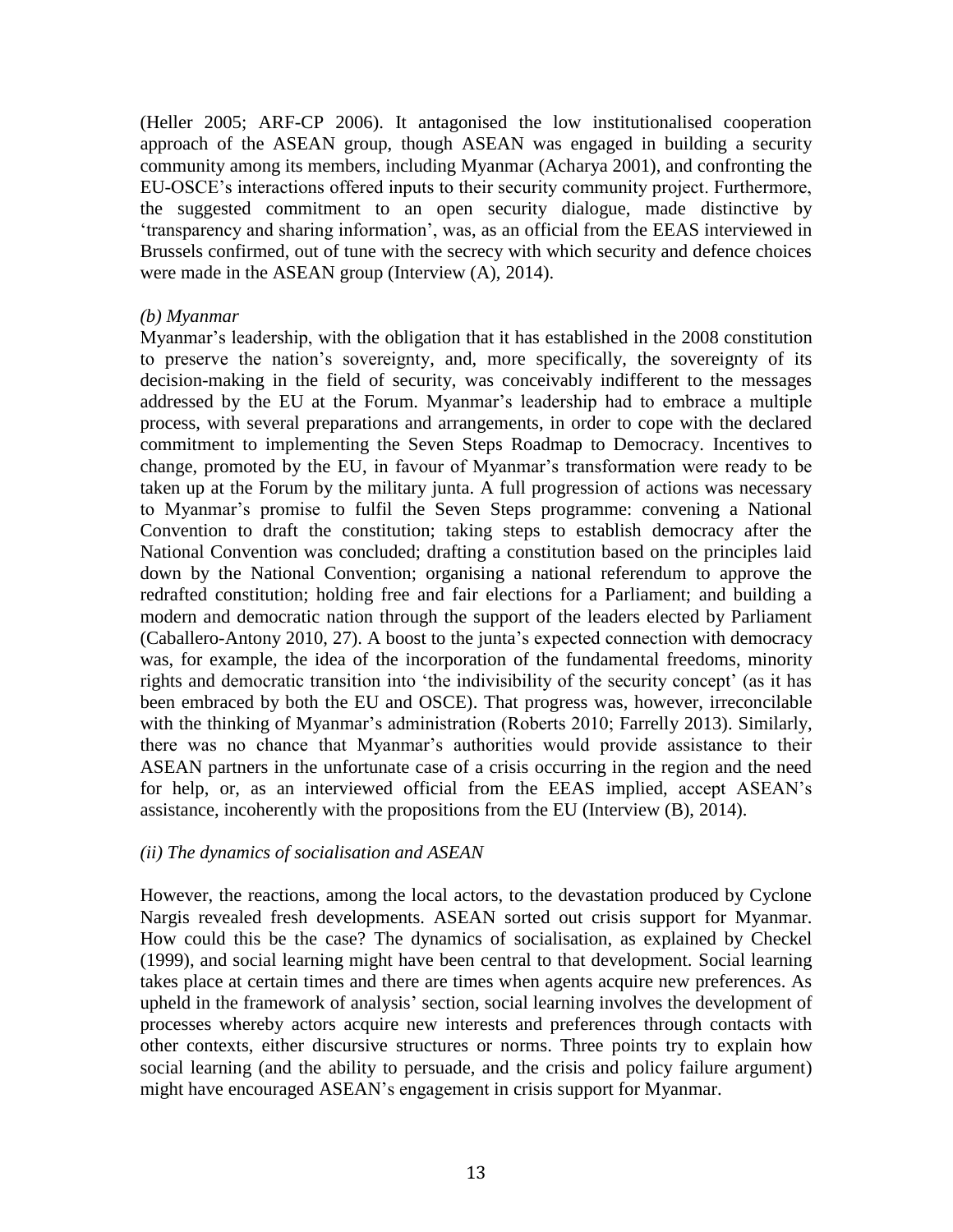First, there was no lack of transformative discourses at the ARF meetings through which to promote group learning and dispense norms, as agents of new interests (Checkel 1999, 548). The Inter-sessional Support Group on Confidence Building Measures, the Peacekeeping groups, and those related to Search, Rescue and Disaster Relief, received growing support from the personnel from the EU External Service. These officials were from the Crisis Response and Operational Coordination section (Interview (B), 2014). Officials from the European Commission's department providing emergency assistance and relief to the victims of natural disasters and armed conflict outside the European Union were also in contact with the ARF groups. Frequent exchanges with the Commission's ECHO personnel for humanitarian assistance and long-term follow-up were confirmed (Interview (C), 2014). Relations among these personnel and the groups' participants indicate that communication most likely spread, and competence and knowledge were disseminated. We reported the number of times in which the working clusters, training and security exercises, and other groups met during the 2004-2008 period. As the interviewed EEAS officials acknowledged, not only was it inevitable that interactions were going to develop new interests. It was the purpose of the frequency and thickness of the networking to promise new learning (Interview (B), 2014). This result was anticipated by Checkel proposing that 'where a group met repeatedly, and where there was a high density of interactions among participants' social learning was most likely to occur (p. 549).

Second, the ability to persuade was not a minor factor contributing to enhanced social learning. The EEAS and ECHO personnel, those from OSCE and the EU co-chairs, were recognised as having sway over the attendants, during training, and their involvement in tuition and assistance in the practical exercises. Whether this result was due to their personal ability or to other reasons is hard to say. The interviewed ASEAN leaders close to the ARF organisation (Interview (D), 2013) and Southeast Asian security policy analysts (Interview (E), 2014) have, however, acknowledged that the persons involved in the Forum's activities, in most cases, had an enhanced persuasive capability, which they accredited to the authority of their position. The persuasive ability provided guidance. Concerning the connection between persuasion and social learning, Checkel explained a dynamic: when the persuader was an authoritative member of the in-group to which the persuadee (e.g. representatives of ASEAN and its member states) belonged or wanted to belong, persuasion was most likely to materialise (p. 550).

Third, also, there is the 'crisis' and 'policy failure' argument that gives weight to social learning. Since the Bangkok Declaration was agreed, in 1997, to give shape to the ASEAN Regional Forum, ASEAN set the norm that its group was to remain in a higher ranked position compared to the other participants', due to its role as founder of the Forum. An interviewed ASEAN leader (Interview (F), 2013) suggested that, when the cyclone hit and damaged the Irrawaddy delta, the ASEAN group was discouraged and sensed the emergency on its shoulders, felt an added responsibility, and the role of dealing with the crisis emerged as an obligation. The entire region was in a humanitarian and environmental depression, and all ASEAN nations were bound to suffer the consequences of this (Interview (F), 2013). No doubt, Myanmar's junta's foreign policy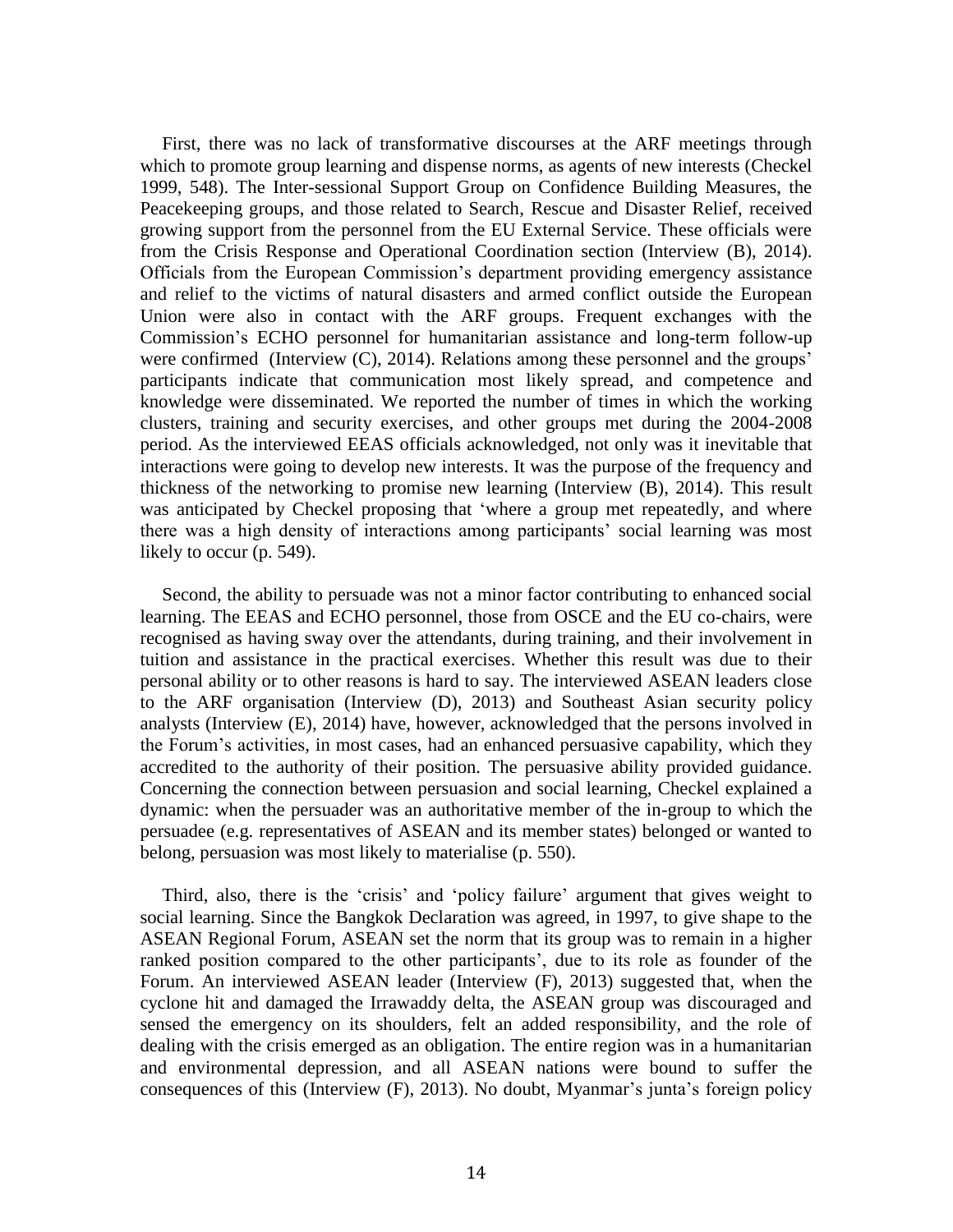was evidence of policy failure. Refusing the help of the external donors, whose ships have been left for weeks anchored in the Adaman Sea (Selth 2008), the lack of capability to provide assistance to its people was unquestionable. 'Crisis' and 'policy failure' were evident in the context within which the ASEAN's relief operation took place.<sup>6</sup> These reasons reconnect with Checkel's account that social learning was more likely 'where the group felt itself in a crisis or was faced with clear and incontrovertible evidence of policy failure' (p. 549).

In the end, processes of social learning might have helped to take advantage of the notions assimilated at the groups' meetings in the ARF framework. For instance, explaining the usefulness of intervening to reduce risks and crises, and suggesting that such support to the region, when required, was a highly valuable contribution to security and wellbeing, as advanced in Potsdam, in 2005, was a powerful message, by the EU, to inspire ASEAN.

#### *(iii) The logic of consequences and Myanmar*

The other new development that emerged in connection with Nargis' devastation was Myanmar's junta's softened non-interference stance. To interpret that change, March and Olsen (1998) explained that the logic of expected consequences suggests that the strategic calculation of rational bargaining of a government's protection and defence of what it perceives as its national interest confronts but frequently becomes reconciled with the position of other states on the same policy issue (p. 950). In the post-Nargis situation, the strategic calculation of rational bargaining by Myanmar's junta challenged the position of the other actors, specifically ASEAN, and the ASEAN Secretariat which was willing to network with Myanmar's government. The rational bargaining's challenge was, firstly, manifested by the junta's denial of external help, and protection of the political order that it held dear, and the defence of what it perceived to be the national interest (Selth 2008; Haacke 2008; Cook 2013).

Only subsequently, a different logic (that March and Olsen explain as the logic of appropriateness (1998, 951-2; 2004)) emerged. It was manifested by late forces for change (Haacke 2008). An interviewed Myanmar historian (Interview (G), 2014) believed that the ethical dimension of the responsibility to protect its own people was a true response which became more definite only successively. Also, the collective norms of the ASEAN group to reduce the risk to security (as established in the ARF's Concept Paper of 1995) was another encouragement to change that was confirmed by an officer of the ASEAN Secretariat (Interview (H), 2013). A further motive was proposed by a Singaporean security analyst (Interview (I), 2014) as the collective norm of avoiding impinging negatively on the strengthened regionalism in Southeast Asia that the ASEAN group was engaged in pursuing through its efforts. Another interpretation, by the same expert, hypothesised the pressure felt by the junta to comply with the Seven Steps programme (combined with the need to be more accommodating (Interview (I), 2014) *vis-à-vis* ASEAN's offer of networking) as incentives to support the new logic, that March and Olsen indicate as a logic of appropriateness (March and Olsen 1998, 2004).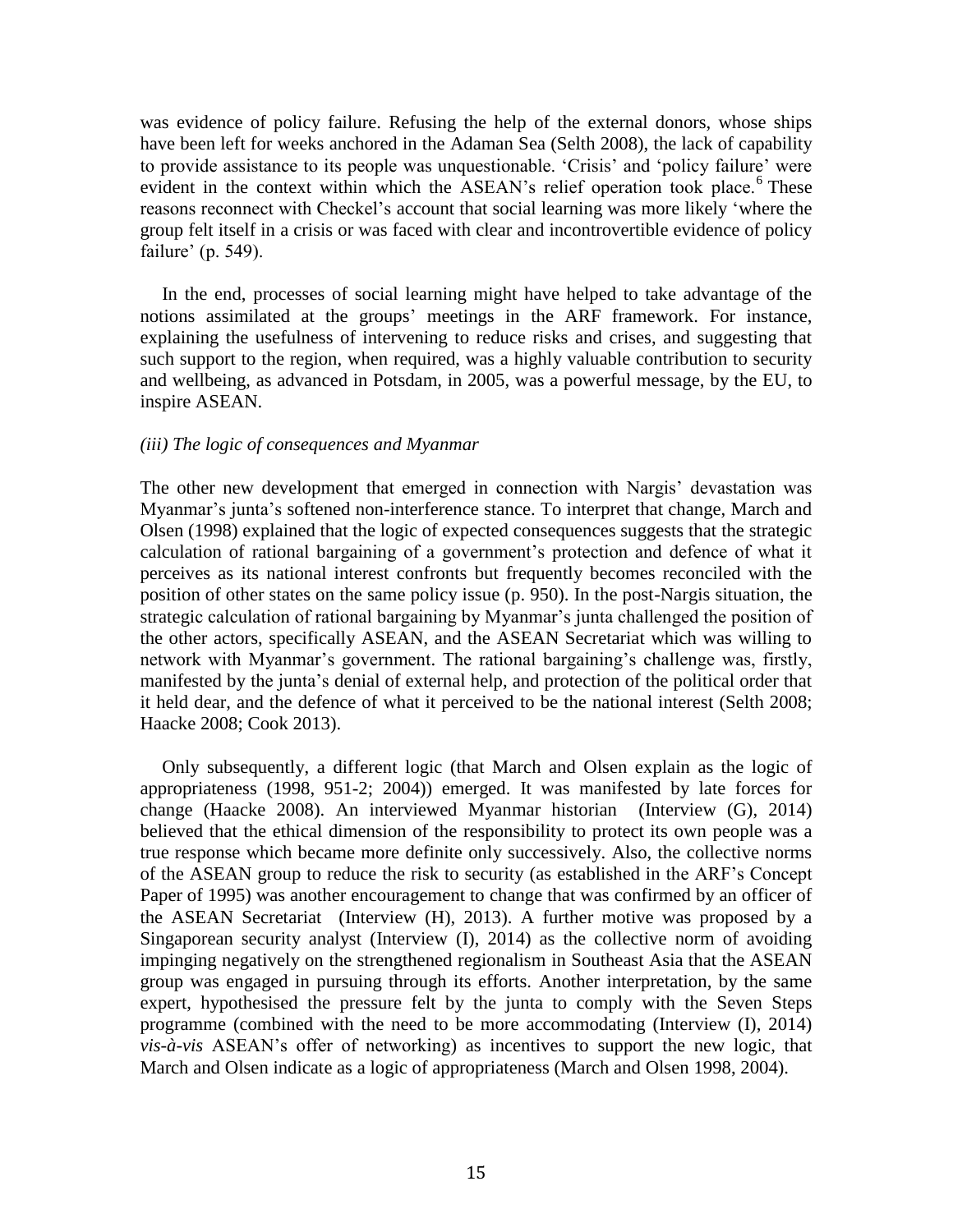#### *Social mechanisms and Myanmar?*

Yet, Checkel's study (1999) suggests that social mechanisms may have been active among Myanmar's representatives at the Forum and bore a relation to the resulting softened stance. Think of the case in which, while at the meetings and working groups, Myanmar's officials stayed apart, discreetly seeking to maintain their government's distinctiveness. Though, being present, they could hardly escape from the social mechanisms produced by the surroundings. As social learning involved a process whereby the actors (through interaction with broader institutional contexts, rules and discourses) acquired new interests and preferences (Checkel 1999, 548), Myanmar's representatives, by sharing the on-going practices with the other participants, were part of the development processes. For them too, 'where new tasks were communicated' was at the workshops and joint sessions, which generated circumstances where 'agents' of new interests were easier to breed than on other occasions. The method of discoursing together and understanding the difficulties others needed to overcome carried weight on shaping the attitudes to one's own country's problems. Some discourses by others could have raised Burma's representatives' attention. Myanmar's representatives might have 'internalised' the normative messages of the discourses as a 'reflex' (Checkel 2005, 811). The messages might have had the potential of creating new confidence in Myanmar's representatives (and then in the junta). A possible 'confidence factor' was, for example, the 'persuasion' that an operation of the type of the action undertaken by ASEAN (the UN and other actors) was to remain under the junta's strict control, as well as to contribute towards reducing problems.<sup>7</sup> This view and interpretation has not been dismissed by a Southeast Asian security policy analyst (Interview (E), 2014) when discussed together. The post-Nargis cooperation might have appeared as a foreign policy alternative that was not completely unacceptable to the non-interference option. Checkel suggests that 'social learning involves a break with strict forms of methodological individualism' (Checkel 1999, 548).

# *Agent-carriers of new ideas?*

Also, Checkel's social mechanisms would lead to seeing Burma's representatives becoming agent-carriers of new ideas and identities (Checkel 1999, 549). Since the representatives were due to report to their administration's generals about the communications and messages received (and 'understood') at meetings, groups and subgroups, they could become active in their nation's capital. As (potential) agents for change, the representatives might have wanted to convince the junta's administrators that some solutions (as they 'understood' them) were better than others. Also, they might have shown themselves to be 'less persuaded' about the goodness of the constant noninterference profession. These suggestions could be matters for further research, investigated by means of local questioning and interviewing. The above processes, however, linked to social mechanisms perform as influential incentives for modifying behaviour (p.549). $^8$ 

*(iv) The logic of appropriateness and the EU*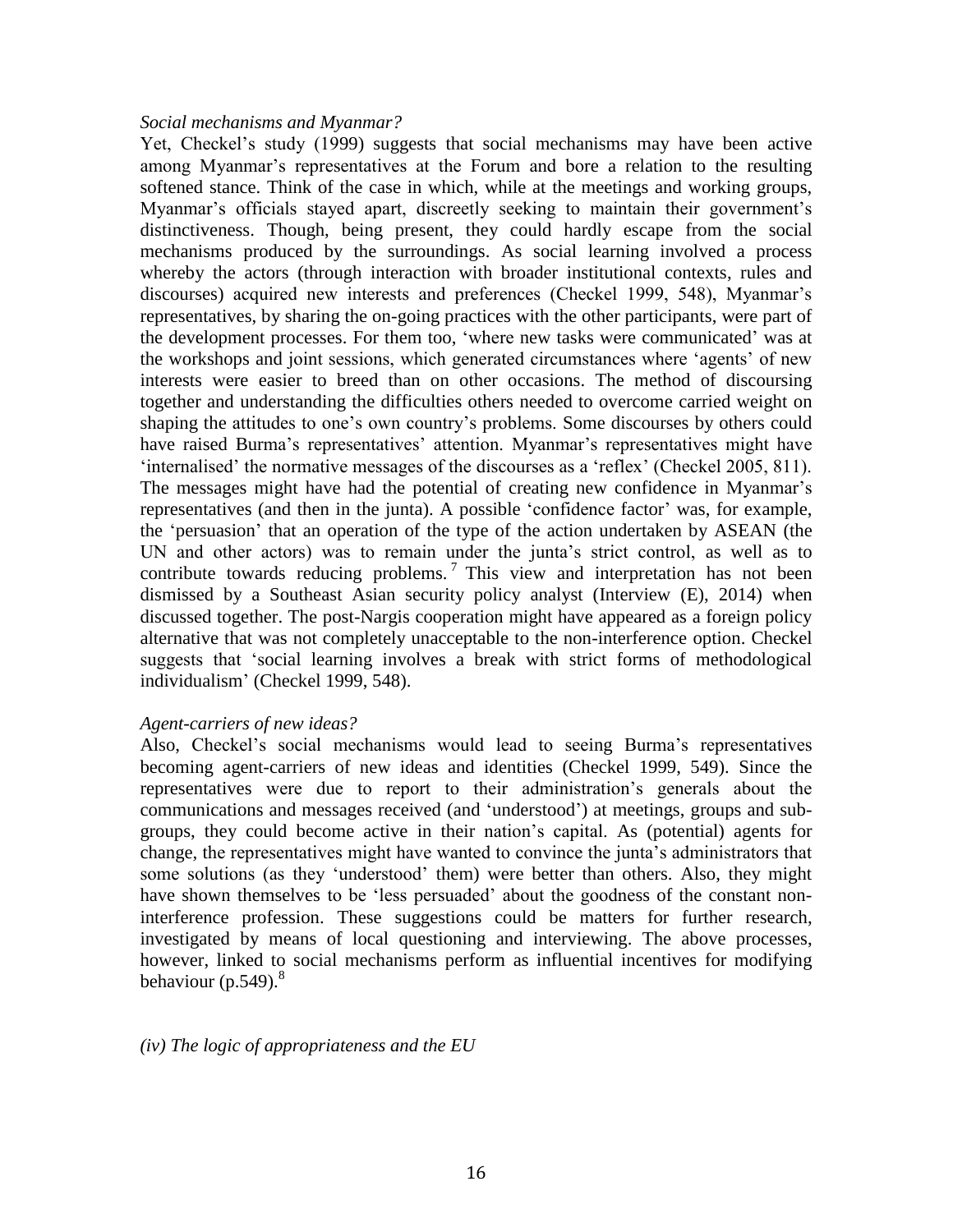The other observed new development connected with Nargis was the inclusion of the 'shared responsibility to protect population' as a new goal of the EU's security policy of December 2008 (IESS 2008, 12). March and Olsen's logic of appropriateness would suggest that 'rules' associated with specific 'identities' and 'circumstances' (March and Olsen 1998, 951) challenged the EU. The prime circumstance was created by Myanmar and its people, deprived by the catastrophic Nargis. The other circumstance was provided by the EU and specifically by the Council re-thinking the EU's performance, i.e. whether the EU, during the Nargis incident, has behaved in accordance with its identity and the rules to which it agreed (EUC 2008, 28). The EU had established the norm concerning the readiness 'to share in the responsibility for global security' in the European Security Strategy (ESS) that the Council ratified in 2003. In that document, the EU spelled out that the 'concept of responsibility to protect needed to evolve in response to developments' (ESS 2003, 1). Later, in 2005, the EU was at the forefront of the diplomacy that resulted in the UN General Assembly's agreement with the notion of a 'responsibility […] to help protect populations from genocide, war crimes, ethnic cleansing, and crimes against humanity' (UNGA 2005; Marchi 2011, 157). Notwithstanding the norm that it had fixed in the ESS almost five years before the cyclone struck and the progress achieved at the UN, the EU was yet 'normatively un-clear' on whether 'to assist in circumstances like that of Myanmar's Nargis' was a EU's compulsion (EUC 2008, 28). March and Olsen's appropriateness thinking reveals that 'action involves evoking an identity or role[,] and matching the obligations of that identity or role to a specific situation' (p. 951). Both the sense of obligation ingrained in the EU's identity, its normative actorness, valued and principled foreign policy (Manners 2002; Lucarelli and Manners 2006) and the recommendation embedded in the ESS (of evolving the notion concerning 'when' the choice to protect became a recognised responsibility) have backed the EU and Council's new claim, that cyclone-deprived Myanmar contributed towards encouraging. The claim upheld that a '*Europe de la securite humaine*' was a sufficiently broad concept for the EU to adopt in order to embrace 'natural disasters' and 'multiple sources of insecurity', which were associated with Myanmar's situation (EUC 2008, 39). The broadened concept was, now, suitable to answer the Council's question of 'whether or not the humanitarian assistance to the people affected by the cyclone, in Burma, was a reason for the responsibility to protect' entering into action (EUC 2008, 28).

# **VII Conclusion**

This empirical investigation has focused on the EU's efforts, via ASEAN, at the ASEAN Regional Forum, concerning Myanmar, seeking to encourage security cooperation during 2004-2008. It has shown the interest the EU has attached to the Forum, the only platform for security dialogue in Southeast Asia, a region where the EU is not a major actor in security affairs. It placed emphasis on the 2014 and 2013 events that testified to the existence of a Myanmar-EU security connection that motivated the two key questions around which this work has developed. It investigated the above EU's efforts, focusing on the EU as co-chair with ASEAN of ARF meetings. It explained that, since ARF activities were mostly concerned with crisis management and disaster relief capacity building, Cyclone Nargis, ravaging Myanmar, was used as a test case to draw considerations that served to answer this work's two main questions. Concerning the first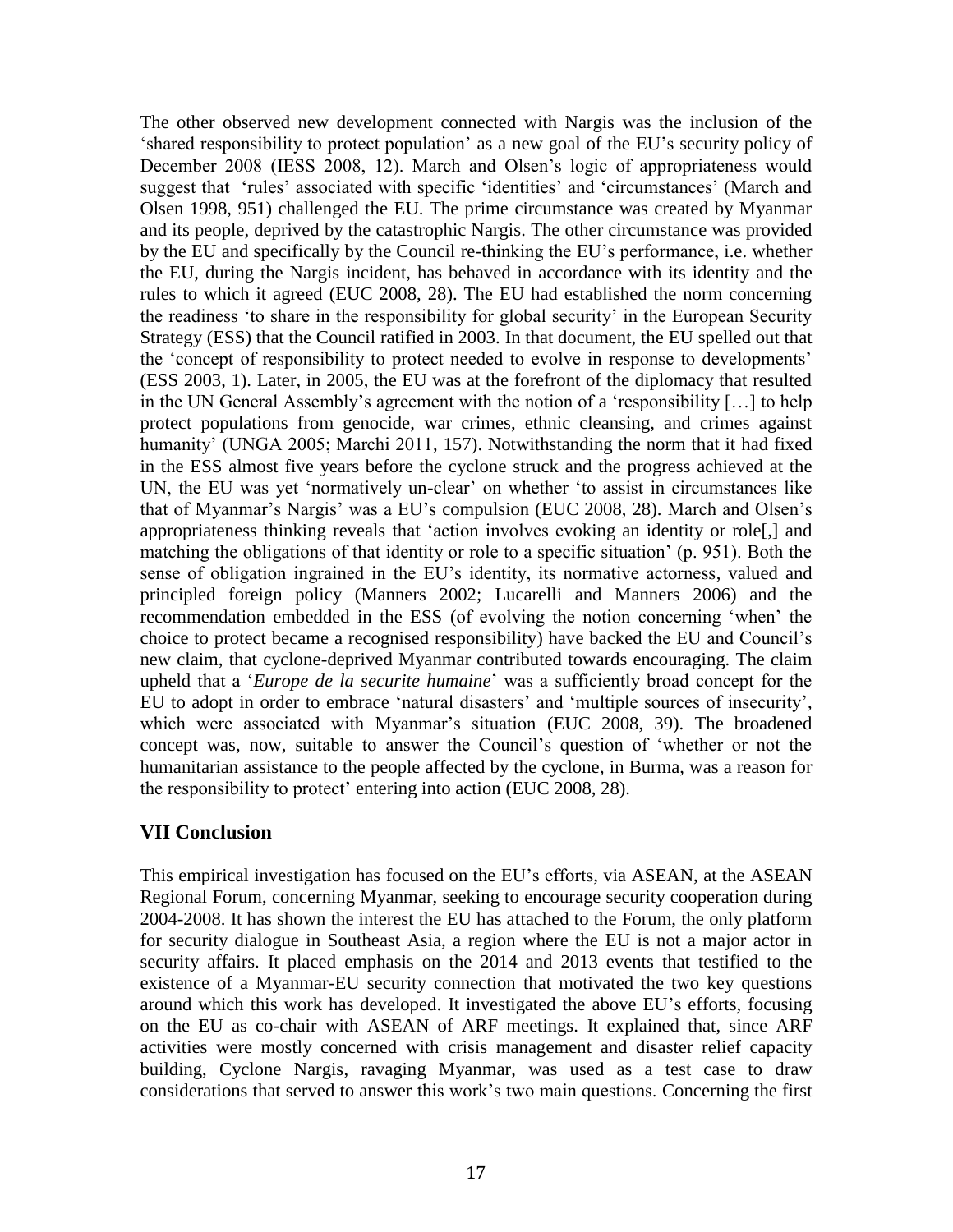question (*how has the EU interacted with Myanmar via ASEAN, at the Forum, trying (directly or indirectly) to induce Myanmar's junta towards connecting with cooperation in the area of security, as opposed to its preferred 'non-interference policy'*), the answer has been shown, by this investigation, by the EU publicising the multilateral aspects of its policy in the field of security on the basis of its experience and aspiration to encourage others to follow. March and Olsen, and also Checkel, have indicated the processes leading to the softened non-interference stance that Myanmar's junta has demonstrated as holding, when it accepted the relief operation made possible by ASEAN to assist during Nargis. The processes had a direct link to the EU which wanted to mobilise the different strengths, values and capacities of its partners. The investigation has endeavoured to substantiate these processes by means of interviewing – ASEAN leaders and leaders close to the ARF organisation, Southeast Asian security analysts, Burmese historians, together with officials from the European Crisis Response and Operational Coordination and the EU Humanitarian Aid and Civil Protection, and, more in general, from the EEAS. Concerning the second question (*as the EU sought to convince Myanmar to compromise and accept cooperation, has Myanmar, hit by Cyclone Nargis, had some consequences for the EU and its security policy, and, if so, how?*), the investigation availed itself of March and Olsen's understanding of the logic of appropriateness, which led to a realisation of the extent to which Myanmar's Nargis incident contributed towards moving the EU Council to upgrade the European security policy by means of introducing the R2P goal.

#### **Notes**

l

#### **References**

Acharya, A. (2001) *Constructing a security community in southeast Asia: ASEAN and the problem of regional order*, London, Routledge.

<sup>&</sup>lt;sup>1</sup> For a detailed description of ARF's activities, see the Concept Paper (ARF-CP 1995).

 $^{2}$  In 2005, the EU shared the Aceh Monitoring Mission (AMM) with ASEAN. The mission was designed to monitor the implementation of various aspects of the peace agreement signed by the Indonesian government and the Free Aceh Movement. The EU, together with contributing countries from ASEAN, as well as Norway and Switzerland, deployed the mission. For an account of AMM's developments, see: Schulze (2007) and Tholens (2012).

<sup>&</sup>lt;sup>3</sup> For OSCE's attributes, see Galbreath and Brosing (2013, 275-78).

<sup>&</sup>lt;sup>4</sup> For an account of ASEAN's dealing with Cyclone Nargis, see: Haacke (2008, 370-73).

<sup>&</sup>lt;sup>5</sup> For a discussion of the factors complicating the responsibility to protect's implementation in the Asia-Pacific region, see Weber (2013b, 29-31).

 $6$  A security policy analyst questioned in Singapore (Interview (E), 2014) believed that the intervention in Indonesia's Aceh region, in collaboration with the EU, in 2005, was of support to ASEAN's new initiative. The commentator purported that the Aceh Monitoring Mission served as a formative preparation. It facilitated the institution of the Humanitarian Task Force and the Tripartite Core Group, to organise the aid work which focused help entirely on Myanmar.

<sup>7</sup> A similar discourse was aired in Potsdam, when EU's officials reported about 'relief actions' remaining under the control of the nation agreeing to cooperate.

<sup>&</sup>lt;sup>8</sup> Interviewed Southeast Asian security policy analyst suggested that the deflection from the noninterference strategy showed up by the junta was more 'associated to the specific circumstance' of Nargis' damage than to a 'durable and sustainable' decision to sidetrack that strategy (Interview (E), 2014).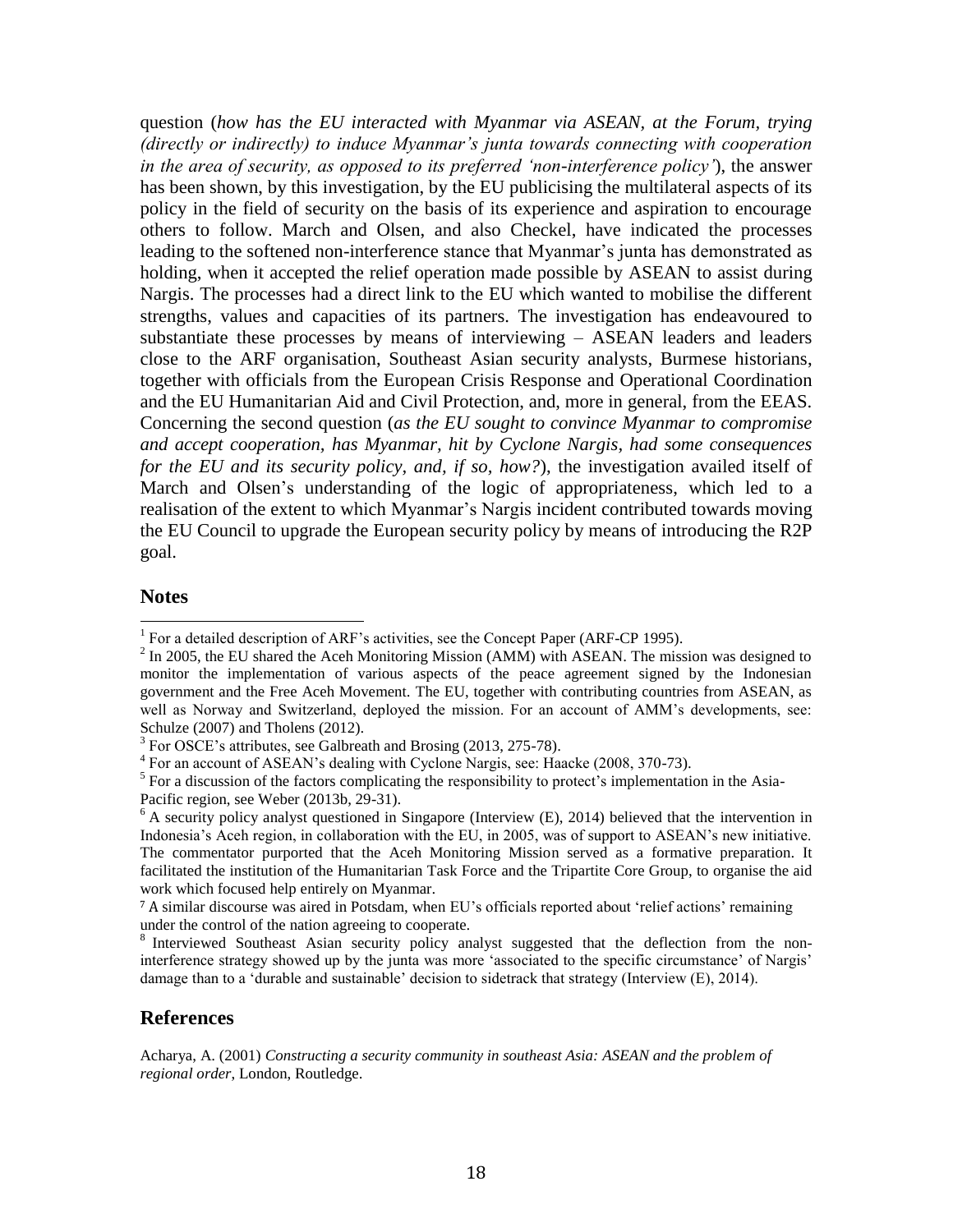Acharya, A. (2002) 'Regionalism and the emerging world order: sovereignty, autonomy and identity, in Breslin, S. *et al*. (eds) *New Regionalism in the Global Political Economy: Theories and Cases*, London, Routledge: 20-33.

Acharya, A. (2014) *Rethinking Power, Institutions and Ideas in World Politics: Whose IR?* Basingstoke: Routledge.

ARF (1995), Chairman Statement of the  $2<sup>nd</sup>$  Meeting of the ASEAN Regional Forum, Brunei Darussalam, 1 August 1995; available at:

<http://aseanregionalforum.asean.org/library/arf-chairmans-statements-and-reports/133.html>

 $\overline{a}$ 

ARF (2008), Chairman's Statement, 15<sup>th</sup> ASEAN Regional Forum, 24 July 2008, Singapore; available at: [http://www.asean.org/communities/asean-political-security-community/item/chairman-s-statement-of-the-](http://www.asean.org/communities/asean-political-security-community/item/chairman-s-statement-of-the-15th-asean-regional-forum-singapore-24-july-2008)[15th-asean-regional-forum-singapore-24-july-2008](http://www.asean.org/communities/asean-political-security-community/item/chairman-s-statement-of-the-15th-asean-regional-forum-singapore-24-july-2008) 

ARF Activities. ASEAN Regional Forum, Library, ARF Activities, List of ARF Track I Activities (By subject). Elaboration from the author regarding meetings concerning aspects of security.

ARF-CP (1995), 'The ASEAN Regional Forum: A Concept Paper' (1995); available at: <http://aseanregionalforum.asean.org/library/arf-chairmans-statements-and-reports/133.html>

ARF-CP (2006), 'The ASEAN Regional Forum: A Concept Paper' (2006); available at: aseanregionalforum.asean.org/.../Terms%20of%20References%20and%2...

Berkofsky, A. (2003) 'Can the EU play a meaningful role in Asian security through the ASEAN Regional Forum?' *EIAS Policy Brief*, Brussels: 1-4.

Caballero-Anthony, M. (2010) 'Myanmar's 2010 Elections: Boon or Bane for ASEAN's Political and Security Community?' in 'Democracy and Discontent: The 2010 Elections in Myanmar', AIIA Political Commentary, The Australian Institute of International Affairs: 25-32.

Casarini, N. (2011) 'Security developments in East Asia: what implications for the EU?' *EUISS Policy Brief*, Paris: 1-4.

CBMs, Confidence building measures; available at: [http://eeas.europa.eu/delegations/vienna/eu\\_osce/index\\_en.htm](http://eeas.europa.eu/delegations/vienna/eu_osce/index_en.htm)

C-CM, 'Civilian aspects of crisis management', Council of the European Union; available at: [http://consilium.europa.eu/uedocs/cmsUpload/090702%20Civilian%20aspects%20of%20crisis%20manage](http://consilium.europa.eu/uedocs/cmsUpload/090702%20Civilian%20aspects%20of%20crisis%20management%20-%20version%203_EN.pdf) [ment%20-%20version%203\\_EN.pdf](http://consilium.europa.eu/uedocs/cmsUpload/090702%20Civilian%20aspects%20of%20crisis%20management%20-%20version%203_EN.pdf)

Checkel, J. (1999) 'Social Construction and Integration', *Journal of European Public Policy*, Vol. 6, No. 4: 545-60.

Checkel, J. (2005) 'International Institutions and Socialization in Europe: Introduction and Framework', *International Organization*, Vol. 59, No. 4: 801-826.

CMCM (2014), Crisis Management Centre in Myanmar, 'Inauguration of EU-funded Crisis Management Center in Myanmar', Press Release, Brussels, 11 June 2014, (140611/02); available at: http://www.eeas.europa.eu/statements/docs/2014/140611\_02\_en.pdf

COM (1994), Commission of the European Communities, Communication from the Commission to the Council, 'Towards a New Asia Strategy', Brussels, 13 July 1994, COM(94) 314 final.

COM (2001), Commission of the European Communities, Communication from the Commission, 'Europe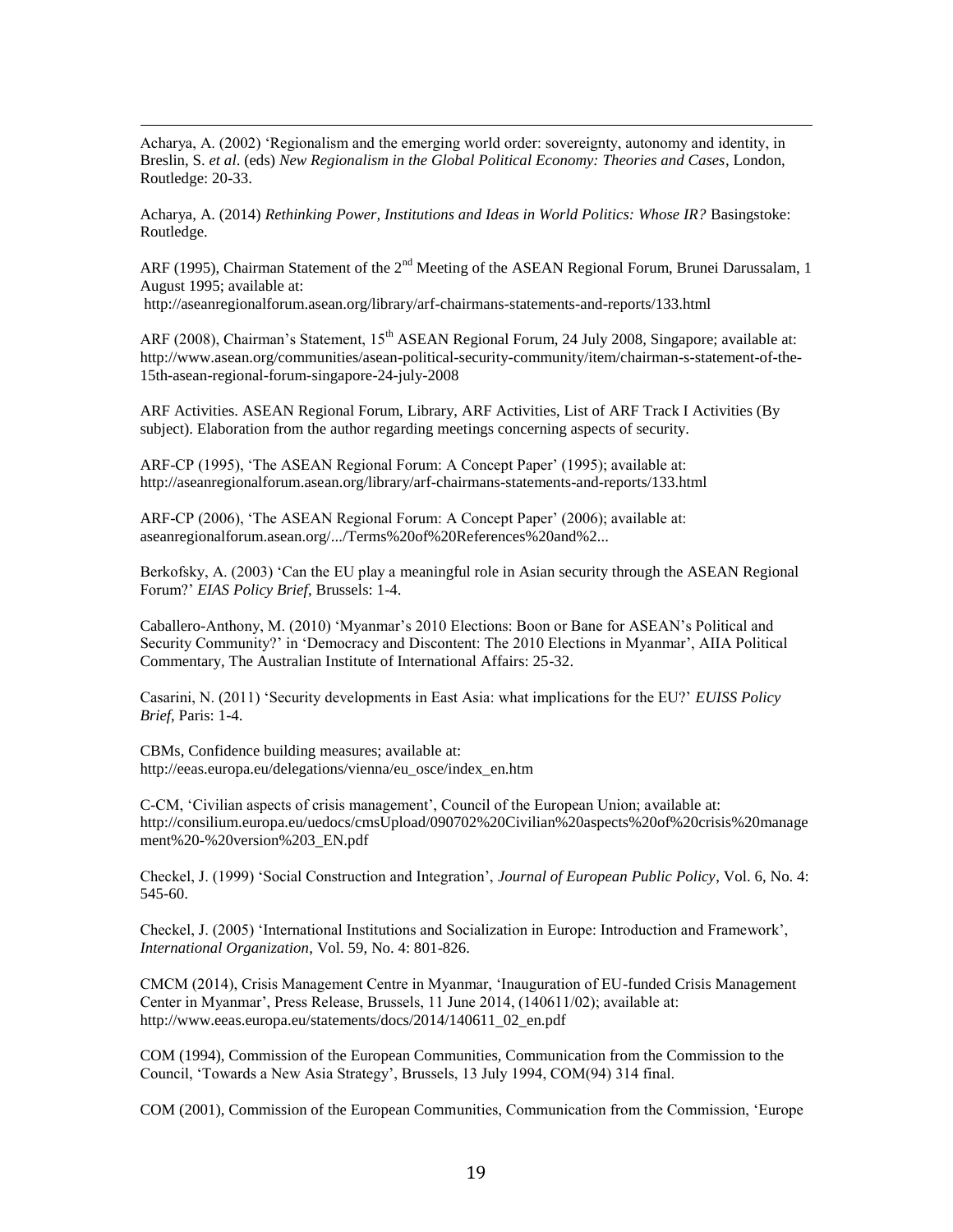and Asia: A Strategic Framework for Enhanced Partnerships', Brussels, 4 September 2001, COM(2001) 469 final.

 $\overline{a}$ 

COM (2003), Commission of the European Communities, Communication from the Commission, 'A New Partnership with South East Asia', Brussels, 9 July 2003, COM(2003) 399 final.

Cook, A. (2013) 'Globalisation and East and South-East Asia', in Tan, A. (ed) *East and South-East Asia: International Relations and Security Perspectives*, London, Routledge: 181-190.

Council (2008), Council of the European Union, General Affairs and External Relations, 10 November 2008, Press Release 15394/08(Presse 318); Available at: [http://www.consilium.europa.eu/uedocs/cms\\_data/docs/pressdata/en/gena/104053.pdf](http://www.consilium.europa.eu/uedocs/cms_data/docs/pressdata/en/gena/104053.pdf)

CSR (2004), Co-Chairs' Summary Report of the meeting of the ASEAN Regional Forum Inter-Sessional Support Group on Confidence Building Measures, Phnom Penh, Cambodia 26-28 October 2004.

CSR (2005), Co-Chairs' Summary Report of the meeting of the ASEAN Regional Forum Inter-Sessional Support Group on Confidence Building Measures, Berlin/Potsdam, Germany 21-23 February 2005.

CSR (2007), Co-Chairs' Summary Report of the meeting of the ASEAN Regional Forum Inter-Sessional Support Group on Confidence Building Measures and Preventive Diplomacy (ARF ISG CMBs&PD), Helsinki, Finland, 28- 30 March 2007.

CSR (2008), Co-Chairs' Summary Report of the ARF Workshop on Confidence Building Measures and Preventive Diplomacy in Asia and Europe, Berlin, 12-14 March 2008

deFlers, N. A. (2010) 'EU-ASEAN Relations: The Importance of Values, Norms and Culture', Working Paper No. 1/2010, EU Centre in Singapore.

DOD & ISG, Defence Officials' Dialogue (DOD) and Inter-Sessional Support Group (ISG) on Confidence Building Measures and Preventive Diplomacy.

DRE, Disaster Relief Exercise, 'EU-ASEAN Disaster Preparedness', 7<sup>th</sup> May 2013; available at: http://eeas.europa.eu/delegations/indonesia/documents/press\_corner/20130507\_01\_en.pdf

DRMs, Disaster relief measures, Centre for Strategic and International Studies, Washington DC; available at: http://csis.org/programs/international-security-program/asia-division/cross-strait-security-initiative- /confidence-b

EC (2009), 'Commission welcomes launch of Post-cyclone Nargis recovery and preparedness plan for Myanmar/Burma', European Commission Press Release Database, Brussels, 9 February 2009; available at: http://europa.eu/rapid/press-release IP-09-231 en.htm?locale=en

ECHO, European Community Humanitarian Office; available at: http://ec.europa.eu/echo/

EEAS-ARF, 'General background on the ASEAN REGIONAL FORUM', European Union External Action, Brussels; available at: www.eeas.europa.eu › [EUROPA](http://europa.eu/index_en.htm) › [EEAS](http://www.eeas.europa.eu/index_en.htm) › [Asean](http://www.eeas.europa.eu/asean/index_en.htm) › [News](http://www.eeas.europa.eu/asean/news/index_en.htm)

EIAS (2014), 'EU Quietly Hosts ASEAN Regional Forum Meetings', European Institute for Asian Studies, Brussels; available at: www.eias.org/asian.../eu-quietly-hosts-asean-regional-forum-meetings;

Emmers, R. and Tan, S. (2011) 'The ASEAN Regional Forum and Preventive Democracy: Built to fail?' *Asian Security*, Vol. 7, No. 1: 44-60.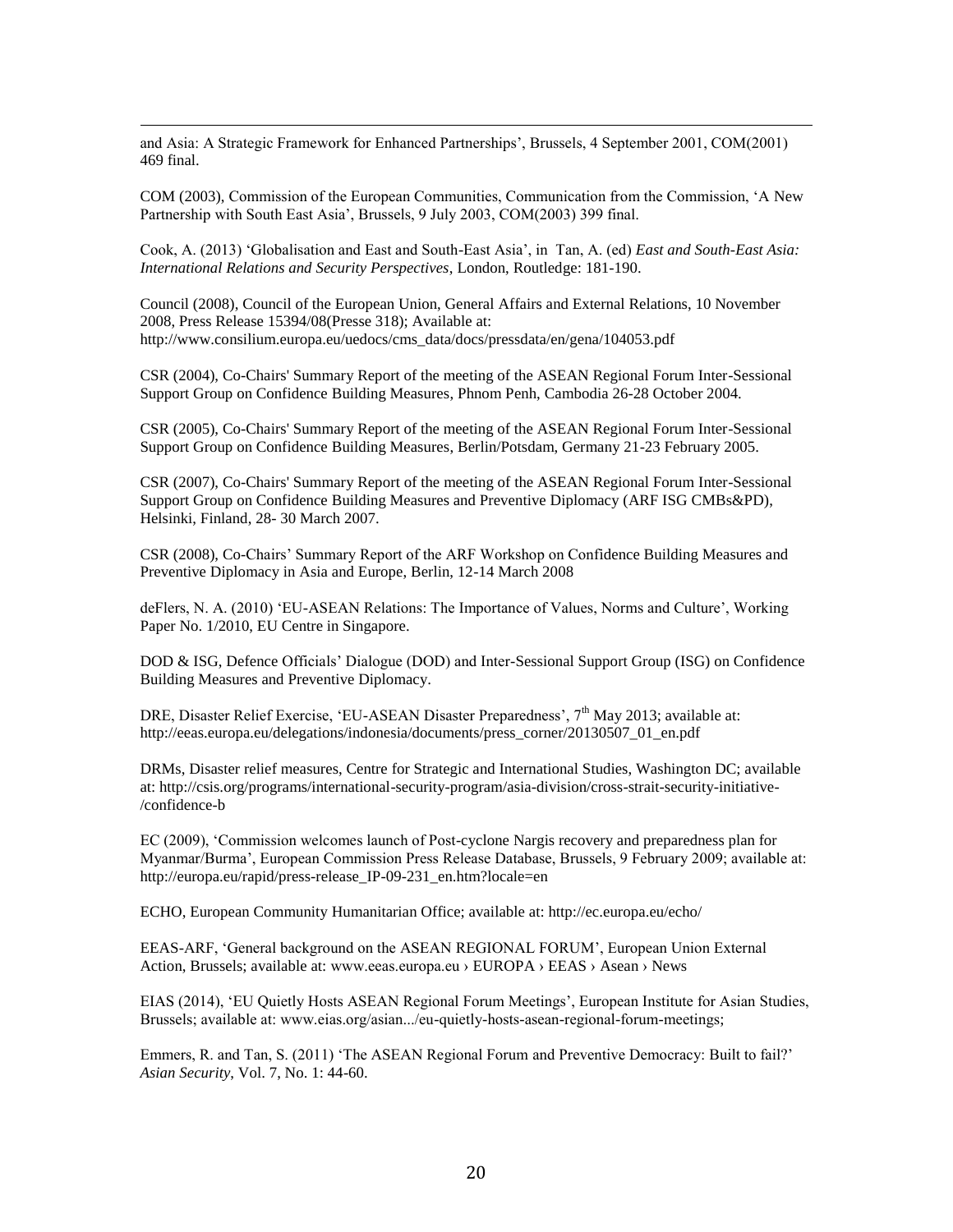EP-C (2013), Joint Communication to the European Parliament and the Council, The EU's comprehensive approach to external conflicts and crises, Brussels, 11 December 2013, JOIN(2013) 30 final; available at: http://www.eeas.europa.eu/statements/docs/2013/131211\_03\_en.pdf

EPLO, European Peacebuilding Liaison Office; available at:<http://www.eplo.org/definitions.html>

ESDP, European Security and Defence Policy; available at: eeas.europa.eu › [EUROPA](http://europa.eu/index_en.htm) › [EEAS](http://eeas.europa.eu/index_en.htm)

ESS (2003), European Council, 'European Security Strategy: A Secure Europe in a Better World', Brussels, 12 December 2003.

EU&Asia, EU-Asia Security, factsheet, eeas; available at: eeas.europa.eu/asia/docs/eu\_in\_asia\_factsheet\_en.pdf

 $\overline{a}$ 

EUC (2008), European Union Committee, 21 November 2008, 31<sup>st</sup> Report of Session 2007-08, Adapting the EU's approach to today's security challenges; available at: www.publications.parliament.uk/pa/ld200708/ldselect/ldeucom/.../190.pdf

EU-MP (2013), European Council, The President, 'Building a Lasting EU-Myanmar Partnership - Joint statement by President of the European Council Herman Van Rompuy, President of the European Commission Jose' Manuel Barroso and President of the Republic of the Union of Myanmar U Thein Sein', Brussels 5 March 2013, EUCO 58/13, PRESSE 90, PR PCE 50.

Farrelly, N. (2013) 'Discipline without democracy: Military dominance in post-colonial Burma', *Australian Journal of International Affairs*, Vol. 67, No. 3: 321-326.

Galbreath, D. and Brosing, M. (2013) 'OSCE' in Jorgensen, K. and Laatikainen, K. (eds) *Routledge Handbook on the European Union and International Institutions*, London, Routledge: 271-281.

Haacke, J. (2008) 'ASEAN and Political Change in Myanmar: Towards a Regional Initiative?' *Contemporary Southeast Asia*, Vol. 30, No. 3: 351-378.

Haacke, J. (2009) 'The ASEAN Regional Forum: from dialogue to practical security cooperation?' *Cambridge Review of International Affairs*, Vol. 22, No. 3: 427-449.

Haacke, J. (2013) 'South-East Asia's international relations and security perspectives' in Tan, A. (ed) *East and South-East Asia: International Relations and Security Perspectives*, Abingdon, Routledge: 154-166.

Haacke, J. and Morada, N. (2010) 'The ARF and cooperative security: more of the same?' in Haacke, J. and Morada, N. (eds) *Cooperative Security in the Asia-Pacific: the Asean Regional Forum*, Oxford, Routledge: 219-232.

Hechter, M., Opp, K. D. and Wippler, R. (1990) *Social Institutions: Their Emergence, Maintenance and Effects*, New York, deGruyter.

Heller, D. (2005) 'The Relevance of the ASEAN Regional Forum (ARF) for Regional Security in Asia-Pacific', *Contemporary Southeast Asia*, Vol. 27, No. 1: 123-145.

Howorth, J. (2007) *Security and defence policy in the European Union*, Basingstoke, Palgrave, 2007.

Howorth, J. (2010) 'The Political and Security Committee: a Case Study in "Supranational Intergovernmentalism"', Les Cahiers Europeens No. 01/2010, Sciences Po.

IESS (2008), 'Report on the Implementation of the European Security Strategy – Providing Security in a Changing World', Brussels 11 December 2008, S407/08; available at: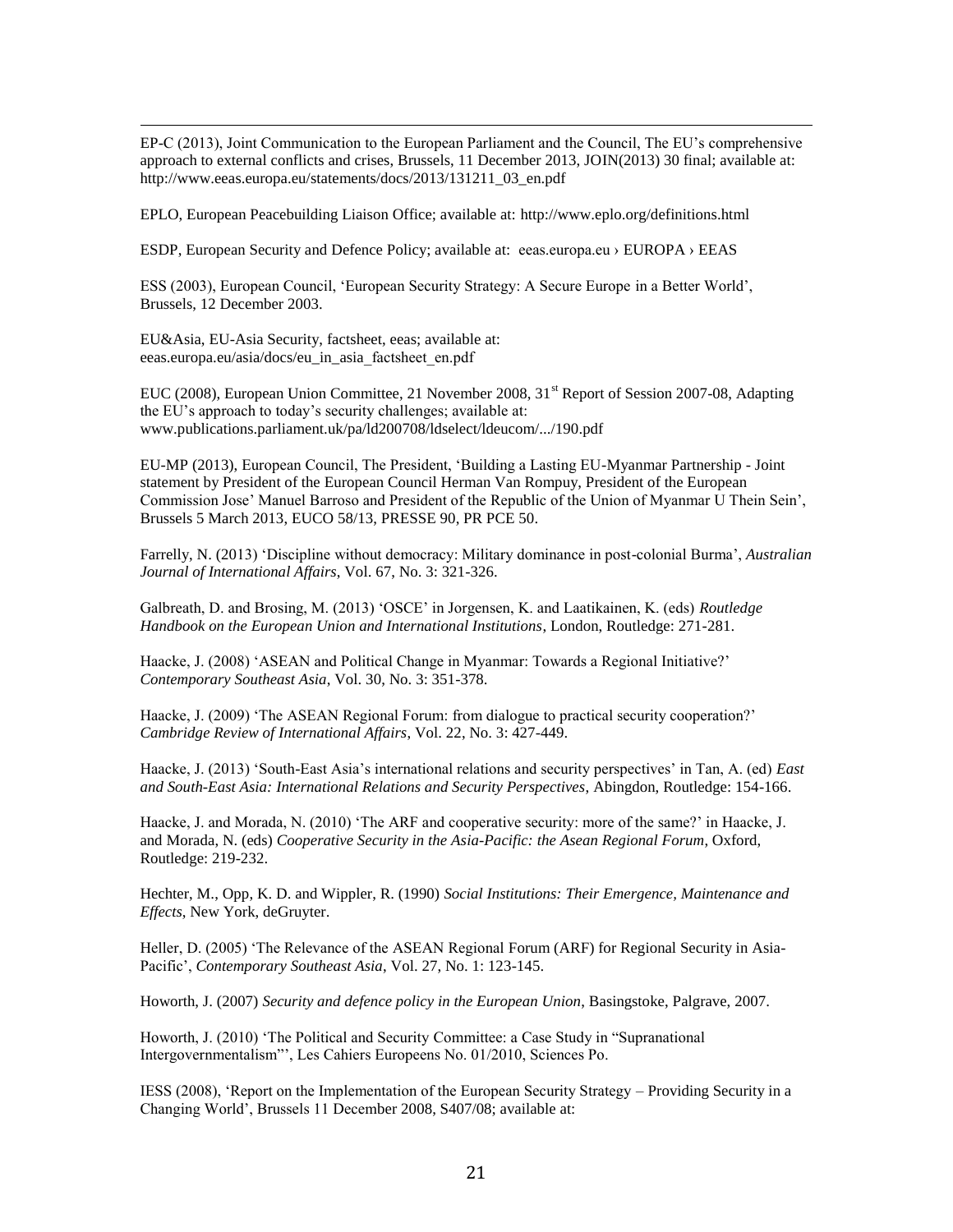[http://www.consilium.europa.eu/ueDocs/cms\\_Data/docs/pressdata/EN/reports/104630.pdf](http://www.consilium.europa.eu/ueDocs/cms_Data/docs/pressdata/EN/reports/104630.pdf)

 $\overline{a}$ 

Interview (A), 2014. Interview of the author with official (A) of the EEAS, of the Crisis Response and Operational Coordination, Brussels, June 2014.

Interview (B), 2014. Interview of the author with official (B) of the EEAS, of the Crisis Response and Operational Coordination, Brussels, June 2014.

Interview (C), 2014. Interview of the author with official (C) Rapid Response Coordinator, European Commission, Brussels, June 2014.

Interview (D), 2013. Interview of the author with ASEAN leaders close to the ARF organisation, Canberra, September 2013.

Interview (E), 2014. Interview of the author with Southeast Asian security policy analysts (E), Singapore, February 2014.

Interview (F), 2013. Interview of the author with ASEAN leader (F), Macau, May 2013.

(Interview (G), 2014). Interview of the author with Burmese historian (G), Yangon, July 2014.

Interview (H), 2013. Interview of the author with Officer (H) of the ASEAN Secretariat, Macau, May 2013.

Interview (I), 2014. Interview of the author with security analyst, Centre for Non-Traditional Security Studies (NTS), S. Rajaratnam School of International Studies (RSIS), Nanyang Technological University, Singapore, February 2014.

Jones, L. (2014) 'Explaining Myanmar's regime transition: the periphery is central', *Democratization*, 1- 23; available at:<http://dx.doi.org/10.1080/13510347.2013.863878>

Katsumata, H. (2006) 'Establishment of the ASEAN Regional Forum: Constructing a "talking shop" or a "norm brewery"? *The Pacific Review*, Vol. 19, No. 2: 181-198.

Lucarelli, S. and Manners, I. (eds) (2006), *Values and Principles in European Union Foreign Policy*, Oxon: Routledge.

Manners, I. (2002) 'Normative Power Europe: A Contradiction in Terms?' *Journal of Common Market Studies*, Vol. 40, No. 2: 235-258.

March, J. G. and Olsen, J. P. (1995) *Democratic Governance*, New York, Free Press.

March, J. G. and Olsen, J. P. (1998) 'The Institutional Dynamics of International Political Orders', Arena Working Paper 98/5.

March, J. G. and Olsen, J. P. (2004) 'The logic of appropriateness', ARENA Working Paper WP/04/09, Centre for European Studies, Oslo.

Marchi, L. (2011) 'Fit for what? Towards explaining Battlegroup inaction', *European Security*, Vol. 20, No. 2: 155-184.

Marchi, L. (2014) 'Obstinate and Unmovable? The EU *vis-à-vis* Myanmar *via* EU-ASEAN', *Australian and New Zealand Journal of European Studies*, Vol. 6, No. 1: 55-73.

Niskanen, W. A. (1971) *Bureaucracy and Representative Government*, Chicago, IL: Rand McNally.